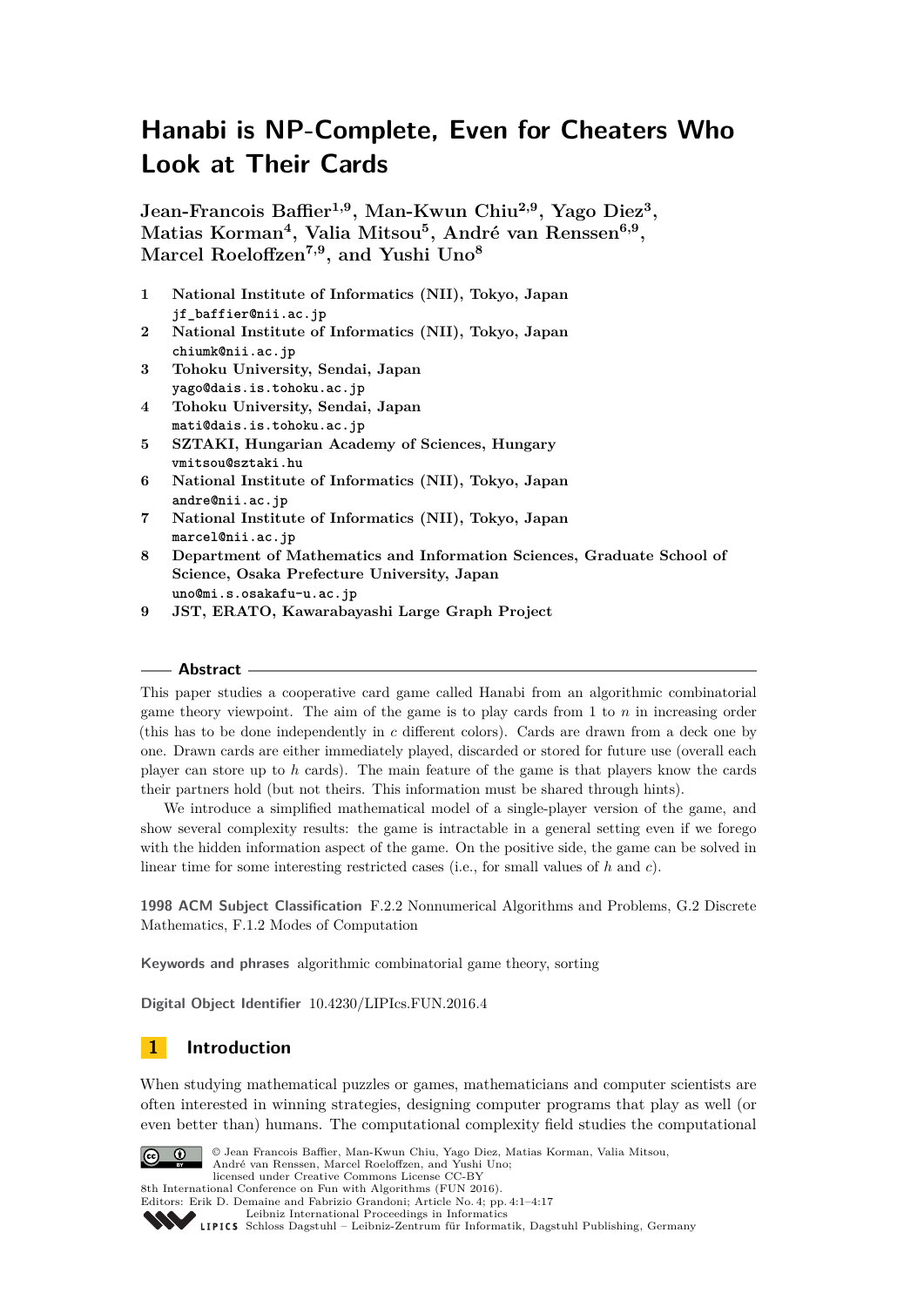### **4:2 Hanabi is NP-Complete, Even for Cheaters Who Look at Their Cards**

complexity of the games. That is, how hard it is to obtain a solution to a puzzle or to decide the winner or loser of a game [\[6,](#page-13-0) [10,](#page-13-1) [11\]](#page-13-2). Another interest is to design algorithms to obtain solutions. Some games and puzzles of interest include for example Nim, Hex, Sudoku, Tetris, and Go. Recently, this field has been called 'algorithmic combinatorial game theory' [\[11\]](#page-13-2) to distinguish it from games arising from other fields, especially classical economic game theory.

In this paper we study a cooperative card game called Hanabi. Designed by Antoine Bauza and published in 2010, the game has received several tabletop game awards (including the prestigious *Spiel des Jahres* in 2013 [\[8\]](#page-13-3)). In the game the players simulate a fireworks show<sup>[1](#page-1-0)</sup>, playing cards of different colors in increasing order.

In this paper we study the game from the viewpoint of algorithmic combinatorial game theory. We first propose mathematical models of a single-player variant of Hanabi, and then analyze their computational complexities. As done previously for other multiplayer card games [\[7,](#page-13-4) [12\]](#page-13-5), we show that even a single-player Hanabi is computationally intractable in general, while the problem becomes easy under very tight constraints.

# **1.1 Rules of the Game**

Hanabi is a multi-player, imperfect-information cooperative game. This game is played with a deck of fifty cards, where each card has a number (from 1 to 5) and a suit (or a color) out of five colors (red, yellow, green, blue and white). There are ten cards of each suit. The values of the cards are 1, 1, 1, 2, 2, 3, 3, 4, 4, and 5, respectively. That is, there are two copies of each card except for the lowest and highest cards of each color (that appear three and one time, respectively). Players must cooperate to play the cards from 1 to 5 in increasing order for all suits independently.

One of the most distinctive features of the game is that players cannot see their own cards while playing: each player holds his cards so that they can be seen by other players (but not himself). A player can do one of the following actions in each turn: play a card, discard a card from his hand to draw a new one, or give a hint to another player on what type of cards he or she is holding in hand. A second characteristic of this game is that each player can hold only a small number of cards in hand (4 or 5 depending on the number of players) drawn at random from the deck. Whenever no card is playable, a player may discard a card and draw a new one from the deck. See Appendix [A](#page-13-6) for the exact rules of the Hanabi game, or [\[1,](#page-13-7) [2\]](#page-13-8) for more information on the game.

## **1.2 Related Work**

There is an extensive amount of research that studies the complexity of tabletop and card games. In virtually all games, the total description complexity of the problem is bounded by a constant, thus they can be solved in constant time by an exhaustive search approach.

Thus, the literature focuses on the extensions of those games in which the complexity is not constant. For example, it is known that determining the winner in chess on an  $n \times n$ board needs exponential time [\[9\]](#page-13-9). If the playing board can be any graph, *Pandemic* (a popular tabletop game in which players try to prevent a virus from spreading) is NP-complete [\[13\]](#page-13-10). A somehow more surprising result is that determining the winner in *Settlers of Catan* is also an NP-complete problem, even after the game has ended [\[5\]](#page-13-11).

When considering card games, the complexity is often expressed as a function of the number of cards in the deck. The popular trading card game *Magic: The Gathering* is Turing

<span id="page-1-0"></span><sup>1</sup> The word *hanabi* means fireworks in Japanese.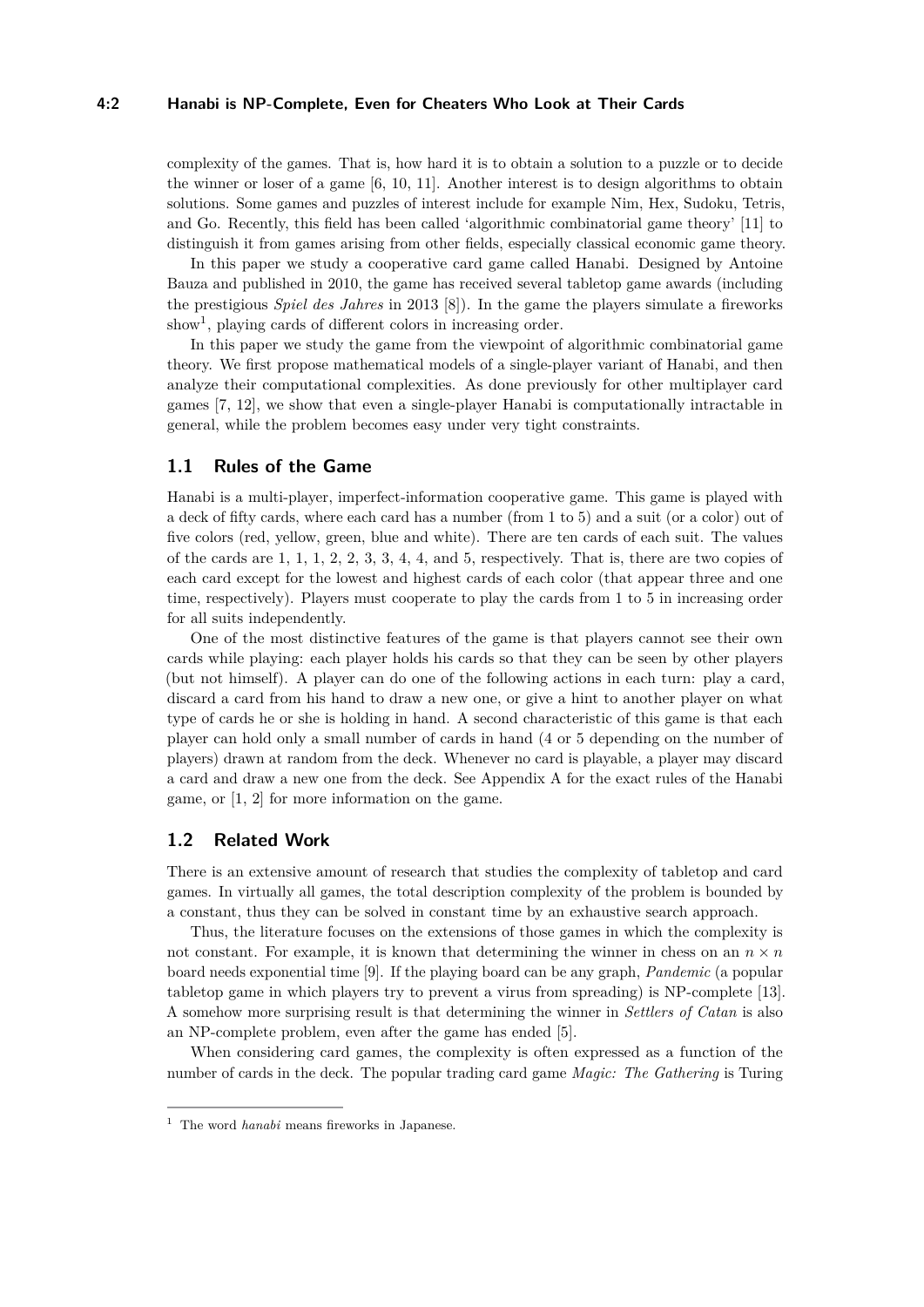There is little research that studied algorithmic aspects of Hanabi. Most of the existing research [\[14,](#page-13-13) [4\]](#page-13-14) propose different strategies so that players can share information and collectively play as many cards as possible. Several heuristics are introduced, and compared to either experienced human players or to optimal play sequences (assuming all information is known).

Our approach diverges from the aforementioned studies. We show that, even if we forego its hidden information trademark feature, the game is intractable, which means that there is an intrinsic difficulty in Hanabi beyond information exchange. In fact we show hardness for a simplified solitaire version of the game where the single player has complete information about which cards are being held in his hand as well as the exact order in which cards will be drawn from the deck.

### **1.3 Model and Definitions**

We represent a card of Hanabi with an ordered pair  $(a_i, k_i)$ , where  $a_i \in \{1, \ldots, n\}$  and  $k_i \in \{1, \ldots, c\}$ . The term  $a_i$  is referred to as the *value* of the card and  $k_i$  as its *color*. The whole deck of cards is then a sequence  $\sigma$  of *N* cards. That is,  $\sigma = ((a_1, k_1), \ldots, (a_N, k_N))$ . The *hand size h* is the maximum number of cards that the player can hold in hand at any point during the game. The *multiplicity*  $r$  of cards in a card sequence  $\sigma$  is the maximum number of times that any card appears in  $\sigma$ .

In a game, the player scans the cards in the order fixed by  $\sigma$  in a streaming fashion. In each turn a player has three options: play a card from their hand, discard one to get a hint token, or give a hint. After his turn, he draws a new card to replace the played/discarded one. As our model drops completely the information sharing feature of the game, we replaced the hinting move with a move where the single player takes no action thus, 'storing' the card. Since we are focused in the single player case and turn order does not matter, we allow doing several actions before redrawing. The three available options are thus: *play*, *discard* or *store* the card. If a card is discarded, it is gone and can never be used afterwards. If instead we store the card, it is saved and can be accessed afterwards (remember that at any instant of time the maximum number of cards that can be stored in hand is *h*). Cards can be played only in increasing order for each color independently. That is, we can play card  $(a_i, k_i)$  if and only if the last card of color  $k_i$  that was played was  $(a_i - 1, k_i)$  (or  $a_i = 1$  and no card of color  $k_i$  has been played). After a card has been played we can also play any cards we may have stored in hand in the same manner. The objective of the game is to play all cards from 1 to *n* in all *c* colors. Whenever this happens we say that the sequence of play/discard/store is a *winning play sequence*.

Thus, a problem instance of the SOLITAIRE HANABI (or HANABI for short) consists of a hand size  $h \in \mathbb{N}$  and a card sequence  $\sigma$  of *N* cards (where each card is an ordered pair of a value and a color out of *n* numbers and *c* colors, and no card appears more than *r* times). The aim is to determine whether or not there is a winning play sequence for  $\sigma$  that never stores more than *h* cards in hand.

### **1.4 Results and Organization**

In this paper, we study computational complexity and algorithmic aspects of HANABI with respect to parameters  $N$ ,  $n$ ,  $c$ ,  $r$  and  $h$ . Unfortunately the problem is NP-complete, even if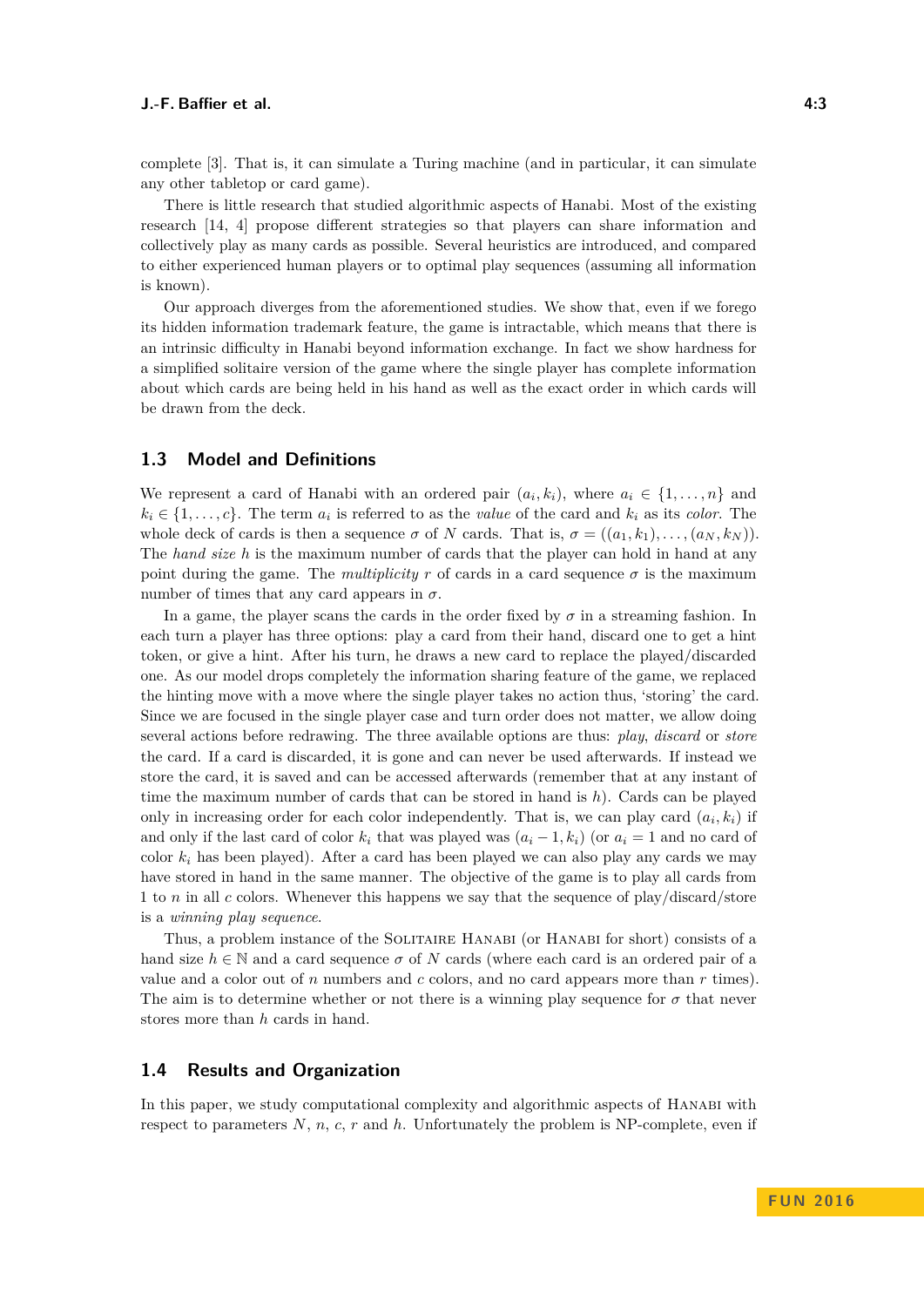#### **4:4 Hanabi is NP-Complete, Even for Cheaters Who Look at Their Cards**

<span id="page-3-2"></span>**Table 1** Summary of the different results presented in this paper, where *N*, *n*, *c*, *r* and *h* are the number of cards, the number of values, the number of colors, multiplicity, and the hand size, respectively.

| Case Studied   | Approach Used       | Running Time        | Observations        |
|----------------|---------------------|---------------------|---------------------|
| $r=1$          | Greedy              | $O(N) = O(cn)$      | Lemma 1 in Sec. 2   |
| $c=1$          | Lazy                | $O(N + n \log h)$   | Theorem 4 in Sec. 3 |
| General Case   | Dynamic Programming | $O(Nhc^hn^{h+c-1})$ | Theorem 6 in Sec. 4 |
| $h = 2, r = 2$ | NP-complete         |                     | Theorem 7 in Sec. 5 |

we fix some parameters to be small constants. Specifically, in Section [5](#page-8-2) we show that the problem is NP-complete even if we restrict ourselves to the case in which  $h = 2$  and  $r = 2$ .

Given the negative results, we focus on the design of algorithms for particular cases. For those cases, our aim is to design algorithms whose running time is linear in *N* (the total number of cards in the sequence), but we allow slightly larger running times as a function of *n*, *k*, and *r* (the total number of values, colors and multiplicity, respectively).

In Section [2](#page-3-1) we give a straightforward  $O(N)$  algorithm for the case in which  $r = 1$  (that is, no card is repeated in  $\sigma$ ). This approach is afterwards extended for  $c = 1$  (and unbounded *r*) in Section [3.](#page-4-0) In Section [4](#page-6-0) we give an algorithm for the general problem. Note that the algorithm runs in exponential time (expected for an NP-complete problem), but the running time reduces to  $O(N)$  whenever, h, c and n are constants. The exact running times of all algorithms introduced in this paper are summarized in Table [1.](#page-3-2)

# <span id="page-3-1"></span>**2 Unique Appearance**

As a warm-up, we consider the case in which each card appears only once (i.e.,  $r = 1$ ). In this case we have exactly one card for each value and each color. Thus,  $N = cn$  and the input sequence  $\sigma$  is a permutation of the values from 1 to *n* in the *c* colors.

Since each card appears only once, we cannot discard any card in the winning play sequence. In the following, we show that the natural greedy strategy is essentially the best we can do: play a card as soon as it is found (if possible). If not, store it in hand until it can be afterwards played.

The game rules state that we cannot play a card  $(a_i, k_i)$  until all the cards from 1 to  $a_i - 1$  of color  $k_i$  have been played. Thus, we associate an interval to each card that indicates for how long that card must be held in hand. For any card  $(a_i, k_i)$ , let  $f_i$  be the largest index of the cards of color  $k_i$  whose value is at most  $a_i$  (i.e.,  $f_i = \max_{j \leq N} \{j : k_j = k_i, a_j \leq a_i\}$ ). Note that we could have  $i = f_i$ , but this only happens when all cards of value smaller than *a*<sub>*i*</sub> appear before card  $(a_i, k_i)$ . Otherwise, we must have  $f_i > i$ , and card  $(a_i, k_i)$  cannot be played until we have reached card  $(a_{f_i}, k_{f_i})$ .

We associate each index *i* to the interval  $[i, f_i]$ . Let  $\mathcal I$  be the collection of all nonempty such intervals. Let *w* be the maximum number of intervals that overlap (i.e.,  $w = \max_{j \leq N} |\{ [i, f_i] \in$  $\mathcal{I}: j \in [i, f_i] \}|.$ 

<span id="page-3-0"></span> $\triangleright$  **Lemma 1.** *There is a solution to any* HANABI *problem instance with*  $r = 1$  *and hand size h if and only if*  $w \leq h$ *. Moreover, a play sequence can be found in*  $O(N)$  *time.* 

**Proof.** Intuitively speaking, any interval  $[i, j] \in \mathcal{I}$  represents the need of storing card  $(a_i, k_i)$ until we have reached card  $(a_j, k_j)$ . Thus, if two (or more) intervals overlap, then the corresponding cards must be stored simultaneously. By definition of *w*, when processing the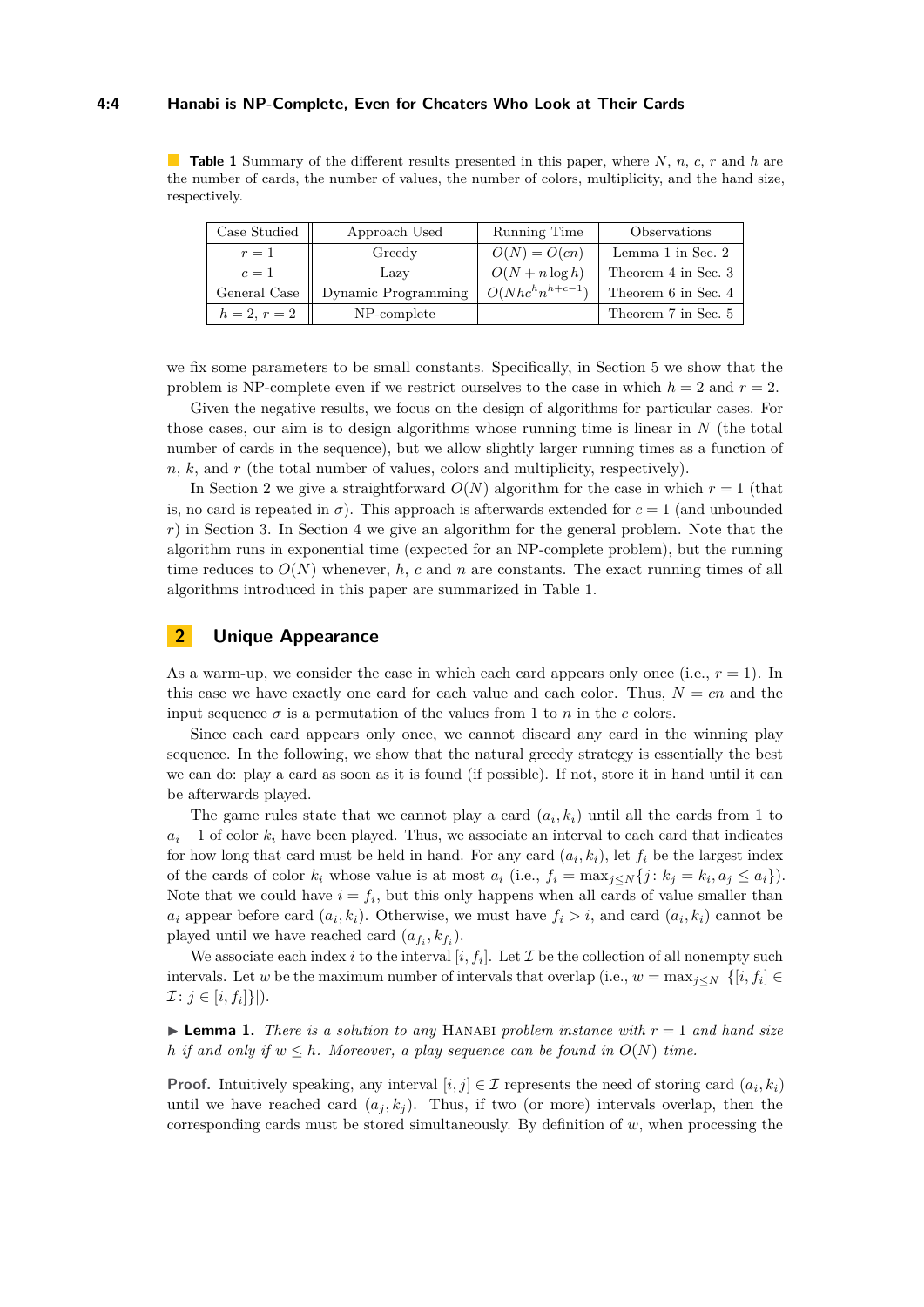input sequence at some point in time we must store more than *h* cards, which in particular implies that no winning play sequence exists.

In order to complete the proof we show that the greedy play strategy works whenever  $w \leq h$ . The key observation is that, for any index *i* we can play card  $(a_i, k_i)$  as soon as we have reached the  $f_i$ -th card. Indeed, by definition of  $f_i$  all cards of the same color whose value is  $a_i$  or less have already appeared (and have been either stored or played). Thus, we can simply play the remaining cards (including  $(a_i, k_i)$ ) in increasing order.

Overall, each card is stored only within its interval. By hypothesis, we have  $w \leq h$ , thus we never have to store more than our allowed hand size. Furthermore, no card is discarded in the play sequence, which in particular implies that the greedy approach will give a winning play sequence with hand size *h*.

Regarding running time, it suffices to show that each element of  $\sigma$  can be treated in constant time. For the purpose, we need a data structure that allows insertions into  $\mathcal{H}$  and membership queries in constant time. The simplest data structure that allows this is a hash table. Since we have at most *h* elements (out of a universe of size *cn*) it is easy to have buckets whose expected size is constant.

The only drawback of hash tables is that the algorithm is randomized (and the bounds on the running time are expected). If we want a deterministic worst case algorithm, we can instead represent  $\mathcal H$  with a  $c \times n$  bit matrix and an integer denoting the number of elements currently stored. With either data structure it is straightforward to see that insertions, removals, and membership queries take constant time, thus the algorithm takes  $O(N) = O(cn)$  time as claimed.

# <span id="page-4-0"></span>**3 Lazy Strategy for One Color**

We now study the case in which all cards belong to the same suit (i.e.,  $c = 1$ ). Note that we make no assumptions on the multiplicity or any other parameters. Unlike the last section in which we considered a greedy approach, here we describe a lazy approach that plays cards at the last possible moment.

We start with an observation that allows us to detect how important a card is. For any  $i \leq N$ , we say that the *i*-th card (whose value is  $a_i$ ) is *useless* if there exist  $w_1, \ldots, w_{h+1} \in \mathbb{N}$ such that:

(i)  $a_i < w_1 < \cdots < w_{h+1} \leq n$ 

**(ii)** ∀*j* ∈ {*i* + 1, . . . , *N*} it holds that  $a_j \notin \{w_1, \ldots, w_{h+1}\}\$ 

That is, there exist  $h + 1$  values that are higher than  $a_i$  none of which appears after the *i*-th card in  $\sigma$ . Observe that, for example, no card of value  $n - h$  or higher can be useless (since the  $w_i$  values cannot exist) and that the last card is useless if and only if  $a_N < n - h$ .

▶ **Observation 2.** *Useless cards are never played in a winning play sequence.* 

**Proof.** Assume, for the sake of contradiction, that there exists a winning play sequence that plays some useless card whose index is *i*. Since we play cards in increasing order, no card of value equal to or bigger than  $a_i$  can have been played at the time in which the *i*-th card is scanned. By definition of useless, the remaining sequence does not have more cards of values  $w_1, \ldots, w_{h+1}$ . Thus, in order to complete the game to a winning sequence, these  $h+1$  cards must all have been stored, but this is not possible with a hand size of h.

Our algorithm starts with a filtering phase that removes all useless cards from *σ*. The main difficulty of this phase is that the removal of some useless cards from  $\sigma$  may create further useless cards, and so on. In order to avoid having to scan the input several times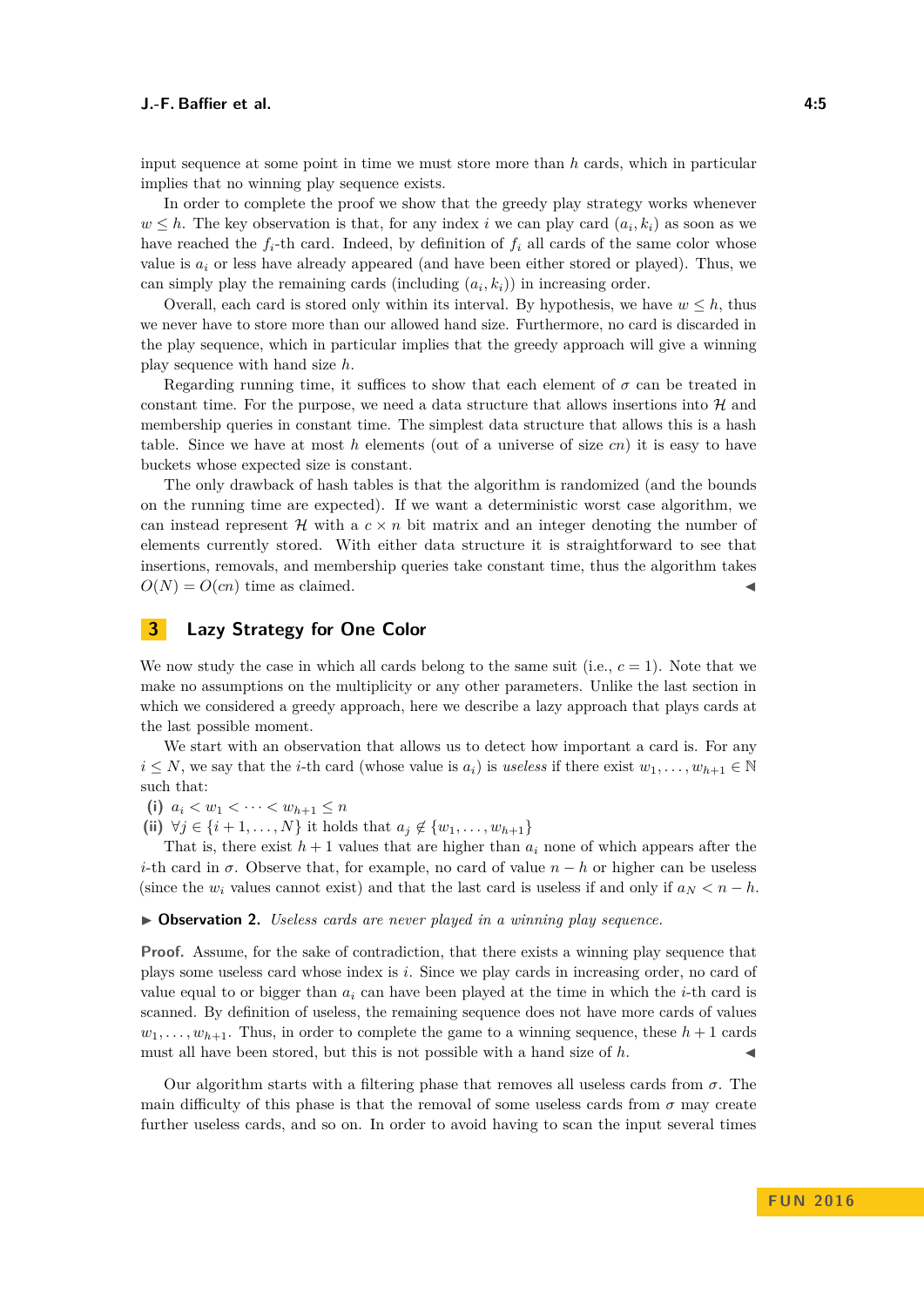#### **4:6 Hanabi is NP-Complete, Even for Cheaters Who Look at Their Cards**

we use two vectors and a max-heap as follows: for each index  $i \leq N$ , we store the index of the previous occurrence of the same card in a vector *P* (or  $-\infty$  if none exists). That is,  $P[i] = -\infty$  if and only if  $a_j \neq a_i$  for all  $j < i$ . Otherwise, we have  $P[i] = i'$  (for some  $i' < i$ ,  $a_i = a_{i'}$ , and  $a_j \neq a_i$  for all  $j \in \{i' + 1, \ldots, i - 1\}$ . We also use a vector *L* such that each index  $i \leq n$  stores the last non-useless card of value i (since initially no card has been detected as useless, the value  $L[i]$  is initialized to the index of the last card with value  $i$  in  $\sigma$ ). Finally, we use a max-heap  $\mathcal{HP}$  of  $h+1$  elements initialized with values  $L[n-h], \ldots, L[n]$ .

Now, starting with  $i = n - (h + 1)$  down to 1 we look for all useless copies of value *i*. The invariant of the algorithm is that for any  $j > i$ , all useless cards of value  $j$  have been removed from  $\sigma$  and that vector  $L[j]$  stores the index of the last non-useless card of value *j*. The heap  $\mathcal{HP}$  contains the smallest  $h+1$  values among  $L[j], \ldots, L[n]$  (and since it is a max-heap we can access in constant time its largest value). These values will be the smallest possible candidate values for the witnesses  $w_1, \ldots, w_{h+1}$  (properly speaking,  $\mathcal{HP}$  stores indices, but the values can be extracted in constant time). The invariants are satisfied for  $i = n - (h + 1)$ directly by the way in which  $L$  and  $H\mathcal{P}$  is initialized.

Any card of value *i* whose index is higher than the top of the heap is useless and can be removed from  $\sigma$  (the indices in the heap  $\mathcal{HP}$  act as witnesses). Starting from  $L[i]$ , we remove all useless cards of value *i* from  $\sigma$  until we find a card of value *i* whose index is smaller than the top of the heap. If no card of value *i* remains we stop the whole process and return that the problem instance has no solution. Otherwise, we have found the last non-useless card of value *i*. We update the value of  $L[i]$  since we have just found the last non-useless card of that value. Finally, we must update the heap  $H\mathcal{P}$ . As observed above, the value of  $L[i]$  must be smaller than the largest value of  $H\mathcal{P}$  (otherwise it would be a useless card). Thus, we remove the highest element of the heap, and insert *L*[*i*] instead. Once this process is done, we proceed to the next value of *i*. Let  $\sigma'$  be the result of filtering  $\sigma$  with the above algorithm.

I **Lemma 3.** *The filtering phase removes only useless cards from σ. Moreover, this process runs in*  $O(N + n \log h)$  *time, and*  $\sigma'$  *contains no useless cards.* 

**Proof.** Each time we remove a card from  $\sigma$ , the associated  $h+1$  witnesses  $w_1, \ldots, w_{h+1}$  are present in  $H\mathcal{P}$ , thus the first claim follows. The fact that no more useless cards remain follows from the fact that we always store the smallest possible witness values.

Now we bound the running time. The heap is initialized with  $h + 1$  elements, and during the whole depurating phase  $O(n)$  elements are pushed. Hence, this part takes  $O(n \log h)$ time. Vector *P* and *L* can be initialized by scanning  $\sigma$  once. During the iterative phase we can access the last occurrence of any value by using vector *L*. Once a card is removed, we can update the last occurrence using *P*. Thus, we spend constant time per card that is removed from  $σ$  (hence, overall  $O(N)$  time).

Now we describe the algorithm for our lazy strategy. The play sequence is very simple: we ignore all cards except when a card is the last one of that value present in  $\sigma'$ . For those cards, we play them (if possible) or store them (otherwise). Whenever we play a card, we play as many cards as possible (out of the ones we had stored).

Essentially, there are two possible outcomes after the filtering phase. It may happen that all cards of some value were detected as useless. In this case, none of those cards may be played and thus the Hanabi problem instance has no solution. Otherwise, we claim that our lazy strategy will yield a winning play sequence.

<span id="page-5-0"></span>**Findment 4.** We can solve a HANABI problem instance for the case in which all cards have *the same color* (*i.e.,*  $c = 1$ *) in*  $O(N + n \log h)$  *time.*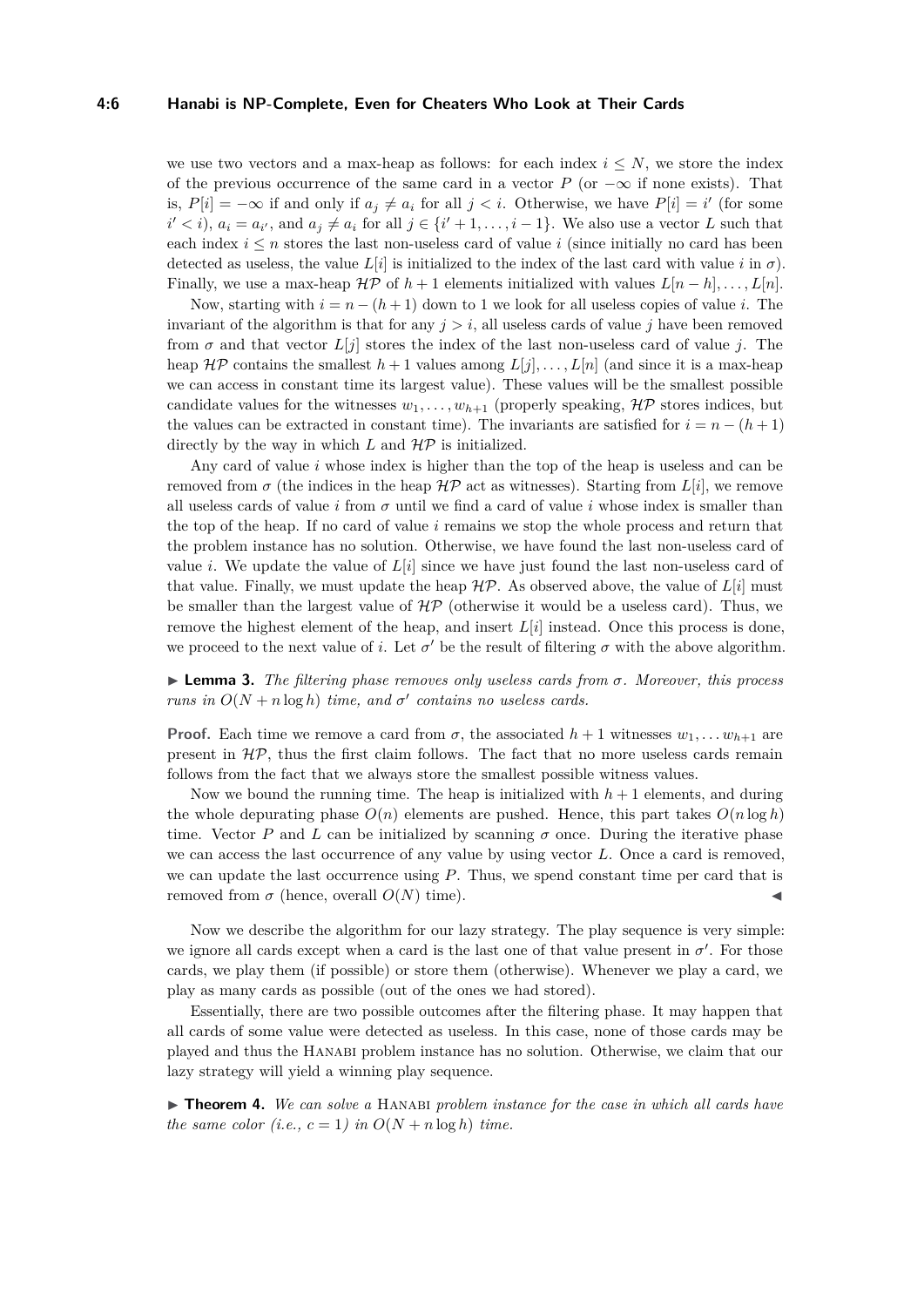**Proof.** It suffices to show that our lazy strategy will always give a winning play sequence, assuming that the filtered sequence contains at least a card of each value. Our algorithm considers exactly one card of each value from 1 to *n*. The card will be immediately played (if possible) or stored until we can play it afterwards. Thus, the only problem we might encounter would be the need to store more than *h* cards at some instant of time.

However, this cannot happen: assume, for the sake of contradiction, that at some instant of time we need to store a card (whose index is *j*) and we already have stored cards of values  $a_{i_1}, \ldots, a_{i_h}$ . By construction of the strategy, there cannot be more copies of cards with value  $a_{i_1}, \ldots, a_{i_h}$  or  $a_j$  in the remaining portion of  $\sigma'$ . Let *p* be the number of cards that we have played at that instant of time. Remember that we never store a card that is playable, thus  $p + 1 \notin \{a_j, a_{i_1}, \ldots, a_{i_h}\}.$  In particular, the last card of value  $p + 1$  must be present in the remaining portion of  $\sigma'$ . However, that card is useless (the values  $\{a_j, a_{i_1}, \ldots, a_{i_h}\}$  act as witnesses), which gives a contradiction.

Thus, we conclude that the lazy strategy will never need to store more than *h* cards at any instant of time, and it will yield a winning play sequence. Finally, observe that the sequence itself can be reconstructed, since vector *L* stores the last non-useless occurrence of each value.  $\blacktriangleleft$ 

# <span id="page-6-0"></span>**4 General Case Algorithm**

In this section we study the general problem setting. Recall that this problem is NP-complete, even if the hand size is small (see details in Section [5\)](#page-8-2), hence we cannot expect an algorithm that runs in polynomial-time. In the following, we give an algorithm that runs in polynomial time provided that both *h* and *c* are fixed constants (or exponential otherwise).

We solve the problem using a dynamic programming approach. Specifically, we build a table  $DP[s, \mathcal{H}, p_1, \ldots, p_{c-1}]$  indexed by the following  $c+1$  parameters:

- *s* ( $\leq N$ ) represents the number of cards from the sequence  $\sigma$  that we allow to scan.
- $\mathcal{H}$  is the set of cards that we require to store in hand after card  $(a_s, k_s)$  has been processed. We might have no requirements on what needs to be in hand, in which case we simply set  $\mathcal{H} = \emptyset$ .
- $p_1, \ldots, p_{c-1} \leq n$  encode how many cards we require to play in the first  $c-1$  colors, respectively.

The entry of the table  $DP[s, \mathcal{H}, p_1, \ldots, p_{c-1}]$  is a positive number equal to the maximum number of cards of the *c*-th color that we can play among all play sequences that preserve the above constraints. Whenever such a sequence is not feasible (i.e., we cannot play the required cards in some color or store the cards of  $H$ ), we simply set that position of the table to  $-\infty$ .

For example, if  $c = 3$ , the entry of table  $DP[42, \{(15, 1), (10, 2)\}, 10, 4] = 6$  should be interpreted as *There is a play sequence that, after scanning through the 42 cards of σ has played exactly 10 cards of the first color, 4 of the second, 6 of the third, and has stored cards* (15*,* 1) *and* (10*,* 2) *in hand. Moreover, there is no play sequence that, after scanning the first 42 cards, plays 10, 4, and 7 cards of the three colors (respectively) and ends up with cards* (15*,* 1) *and* (10*,* 2) *in hand*.

When *s* is a small number we can find the solution of an entry by brute force (try all possibilities of discarding, storing or playing the first *s* cards). This takes constant time since the problem has constant description complexity. Similarly, we have  $DP[s, \mathcal{H}, p_1, \ldots, p_{c-1}]$ −∞ whenever |H| *> h* (because we need to store more than *h* cards in hand). In the following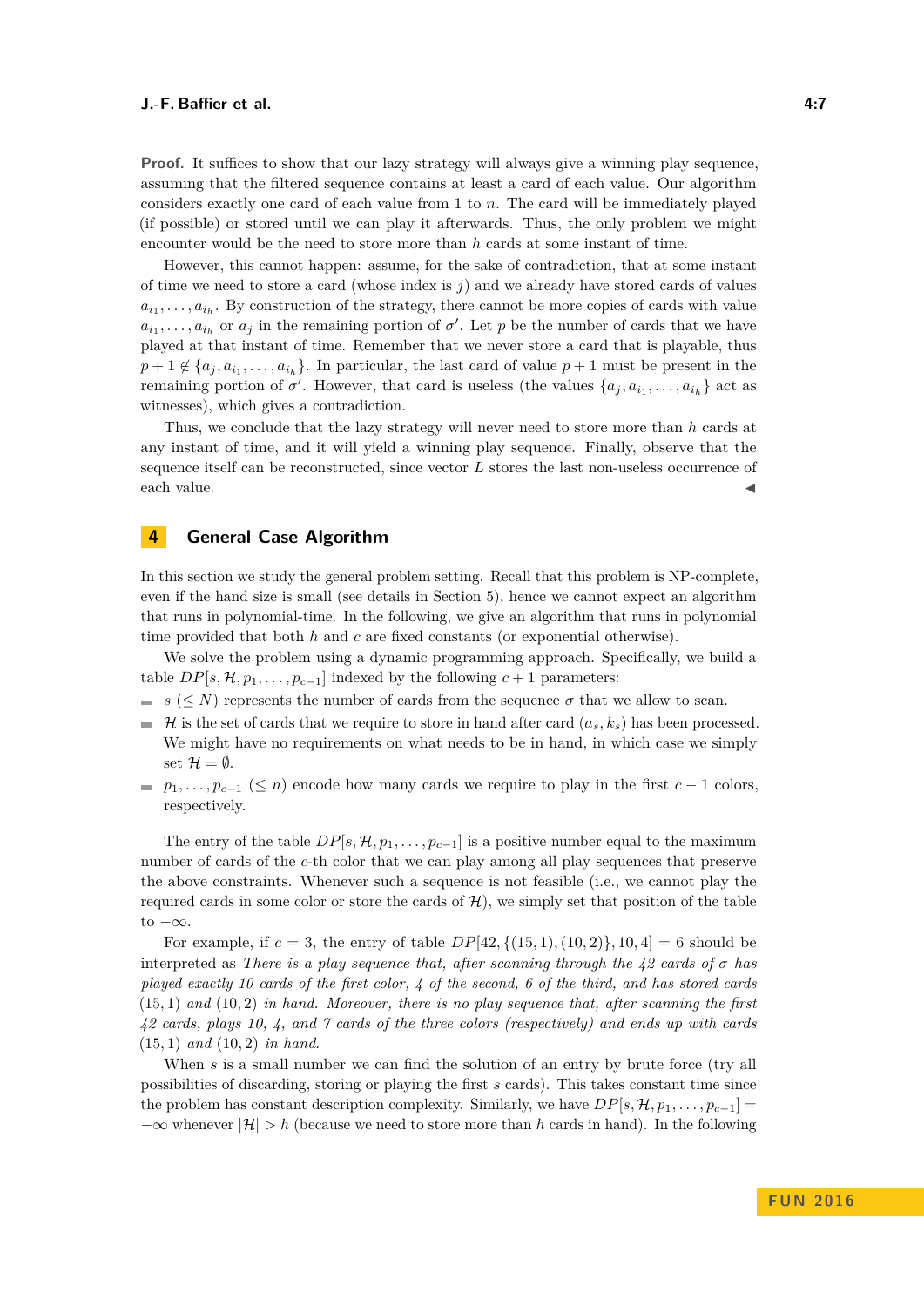#### **4:8 Hanabi is NP-Complete, Even for Cheaters Who Look at Their Cards**

we show how to compute the table DP for the remaining cases. For this purpose, we define three auxiliary values  $D$ ,  $S$ , and  $P$  (which stand for *Discard*, *Store*, and *Play*) as follows:<sup>[2](#page-7-0)</sup>

$$
\mathcal{D} = DP[s-1, \mathcal{H}, p_1, \dots, p_{c-1}]
$$
\n
$$
\mathcal{S} = \begin{cases}\n-\infty & \text{if } |\mathcal{H}| \ge h \\
DP[s-1, \mathcal{H} \setminus \{(a_s, k_s)\}, p_1, \dots, p_{c-1}] & \text{otherwise}\n\end{cases}
$$

and

$$
\mathcal{P} = \begin{cases}\n-\infty & \text{if } k_s < c, \, a_s > p_{k_s} \\
DP[s-1, \mathcal{H} \cup \{(a_s+1, k_s), \dots, (p_{k_s}, k_s)\}, & p_1, \dots, p_{k_s-1}, a_s-1, p_{k_s+1}, \dots, p_{c-1}] & \text{if } k_s < c, \, a_s \le p_{k_s} \\
\max_{t \in \{0, \dots, h\}} \{a_s + t : DP[s-1, \mathcal{H} \cup \{(a_s+1, c), \dots, (a_s+t, c)\}, & p_1, \dots, p_{c-1}] \ge a_s - 1\} & \text{if } k_s = c\n\end{cases}
$$

These auxiliary values allow us to compute an entry of the table efficiently.

### $\blacktriangleright$  **Lemma 5.** *DP*[*s*, *H*, *p*<sub>1</sub>*, . . . , p<sub>c−1</sub>] = max{* $\mathcal{P}, \mathcal{S}, \mathcal{D}$ *}<i>.*

**Proof.** Assume that  $DP[s, H, p_1, \ldots, p_{c-1}]$  is a positive number (i.e., it is feasible to satisfy all constraints). Consider any play sequence that realizes it, we distinguish three cases depending on what the play sequence does with card  $(a_s, k_s)$ :

- $(a_s, k_s)$  is discarded. When the last card is discarded, the entry of the table is the same as if we only allow the scanning of  $s - 1$  cards. Thus,  $DP[s, \mathcal{H}, p_1, \ldots, p_{c-1}] = DP[s 1, H, p_1, \ldots, p_{c-1}] = \mathcal{D}.$
- $(a_s, k_s)$  is stored. Since this card is the last one that we are allowed to scan for the entry of the table that we are computing, storing  $(a_s, k_s)$  only makes sense if  $(a_s, k_s) \notin \mathcal{H}$ . Moreover, this operation is only possible if we do not exceed the hand size limit. That is, we have  $DP[s, \mathcal{H}, p_1, \ldots, p_{c-1}] = DP[s-1, \mathcal{H} \setminus \{(a_s, k_s)\}, p_1, \ldots, p_{c-1}]$  if  $|\mathcal{H}| < h$ (otherwise it should be  $-\infty$ ). This coincides with the definition of S.
- $(a_s, k_s)$  is played. In this case we claim that  $DP[s, \mathcal{H}, p_1, \ldots, p_{c-1}] = \mathcal{P}$ . In order to prove this we give an intuitive definition of  $\mathcal{P}$ . We consider three subcases depending on the color and value of card  $(a_s, k_s)$ .
	- $k_s < c$  and  $a_s > p_{k_s}$ . Recall we only need to play up to card  $p_{k_s}$  in color  $k_s$  (and this card is of higher value). In particular, the card need not be played in the play sequence. We set  $\mathcal{P} = -\infty$  to make sure that this case is not considered by our algorithm.
	- $k_s < c$  and  $a_s \leq p_{k_s}$ . Consider only color  $k_s$ : we are required to play  $p_{k_s}$  cards and in order to do that we must specifically use card  $(a_s, k_s)$ . In order to do so, we must have played the first  $a<sub>s</sub> - 1$  cards of this color in advance, and must have the cards from  $a_s + 1$  to  $p_{k_s}$  in hand. All constraints for other colors are unaffected. Thus, we have  $DP[s, \mathcal{H}, p_1, \ldots, p_{c-1}] = DP[s-1, \mathcal{H} \cup \{(a_s+1, k_s), \ldots, (p_s, k_s)\}, p_1, \ldots, p_{k_s-1}, a_s-1\})$  $1, p_{k_*+1}, \ldots, p_{c-1}$  =  $\mathcal{P}$  as claimed.

<span id="page-7-0"></span>Note that, strictly speaking, these terms depend on the parameters  $s, \mathcal{H}, p_1, \ldots, p_{c-1}$ . Thus, a better notation would be  $\mathcal{P}_{s,\mathcal{H},p_1,...,p_{c-1}}$ ,  $\mathcal{S}_{s,\mathcal{H},p_1,...,p_{c-1}}$ , and  $\mathcal{D}_{s,\mathcal{H},p_1,...,p_{c-1}}$ . Since the subindices are clear from the context, we remove them for ease of reading.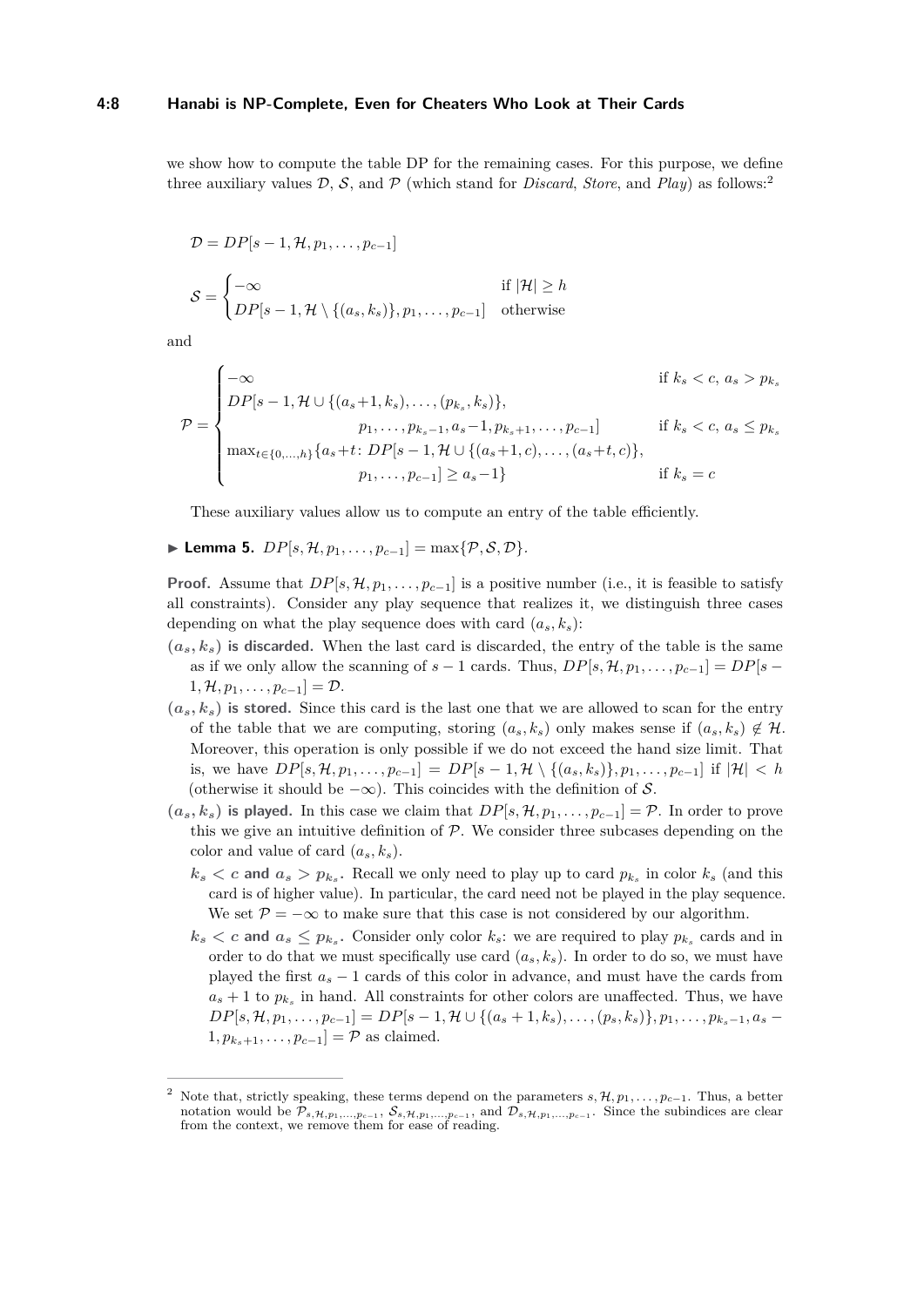$k_s = c$ . This case is similar to the previous one. In this case we focus on color  $c = k_s$ ): as before, we need card  $(a_s, k_s)$  to be playable when we reach this card. This constraint is realized by restricting to entries of the table that allow to play at least  $a_s - 1$  cards of color *c* (i.e.,  $DS[\cdot] \ge a_s - 1$ ).

Recall that our aim is to play as many cards of color *c* as possible. Thus, if we want to play *t* additional cards after  $(a_s, c)$  but are not allowed to scan more cards of the input, those *t* cards must have been previously stored. Thus, we are interested in the largest value of *t* so that cards of values  $a_s + 1, \ldots, a_s + t$  of color *c* can be stored in hand while making sure that all constraints are satisfied.

Note that *t* can be as small as zero (i.e., when we do not store additional cards) and at most *h* (since we cannot store more than *h* cards at any instant of time), giving  $DP[s, \mathcal{H}, p_1, \ldots, p_{c-1}] = \mathcal{P}$  as claimed.

Thus, when  $DP[s, H, p_1, \ldots, p_{c-1}]$  is a positive number, we have equality from the fact that we query feasible moves (thus  $DP[s, H, p_1, \ldots, p_{c-1}] > \max\{\mathcal{P}, \mathcal{S}, \mathcal{D}\}\)$  and exhaustiveness (since we try all options, the largest of them must satisfy max $\{P, S, D\} \geq$  $DP[s, H, p_1, \ldots, p_{c-1}].$  Similarly, if an entry of *DP* is unbounded, its associated values P.  $S$  and  $D$  will also be unbounded (since a bounded number would be a witness of a winning play sequence).

<span id="page-8-0"></span>▶ **Theorem 6.** We can solve a HANABI problem instance in  $O(Nhc^h n^{h+c-1})$  time using  $O(c^h n^{h+c-1})$  *space.* 

**Proof.** By definition, there is a solution to the HANABI problem instance if and only if its associate table satisfies  $DP[N, \emptyset, n \ldots, n] = n$ . Each entry of the table is solved by querying entries that have a smaller value in the first parameter, so we can compute the whole table in increasing order.

Recall that, entries of the table for which the associated set  $\mathcal H$  has more than  $h$  elements the answer is trivially  $-\infty$  (since we cannot store that many cards). Thus, table *DP* will have  $N \times \sum_{i \leq h} \binom{nc}{i} \times n^{c-1} \in O(Nc^h n^{h+c-1})$  nontrivial entries. Note that when computing them, each entry of the table queries for entries whose value of *s* is one smaller. Thus, after the values of some value of *s* have been computed, the smaller ones need not be stored. This way we never need to store more than  $O(c^h n^{h+c-1})$  entries at the same time.

We now bound the time needed to compute a single entry of the table (say,  $DP[s, H, p_1, \ldots,$  $p_{c-1}$ ). First notice that we can compute P and S with a constant number of queries to the table. Each query makes at most one insertion or removal into  $H$ . Such insertions can be handled in constant time (see the proof of Lemma [1\)](#page-3-0), thus overall they are computed in constant time.

In order to compute  $P$ , we may have to do  $O(h)$  queries onto the *DP* table and insert  $O(h)$  elements into  $H$ . Since each of these operations take constant time, we need  $O(h)$  time to compute a single entry (and  $O(Nc^h n^{h+c-1}h)$  for the whole table as claimed).

 $\triangleright$  Remark. In principle, the *DP* table only returns whether or not the instance is feasible. We note that, we can also find a winning play sequence with the usual backtracking techniques.

# <span id="page-8-2"></span>**5 NP-Hardness (Multiple Colors, Multiple Appearances)**

In this section we prove hardness of the general Hanabi problem. As mentioned in the introduction, the problem is NP-complete even if *h* and *r* are small constants.

<span id="page-8-1"></span>▶ **Theorem 7.** *The* HANABI *problem is NP-complete for any*  $r \geq 2$  *and*  $h \geq 2$ *.*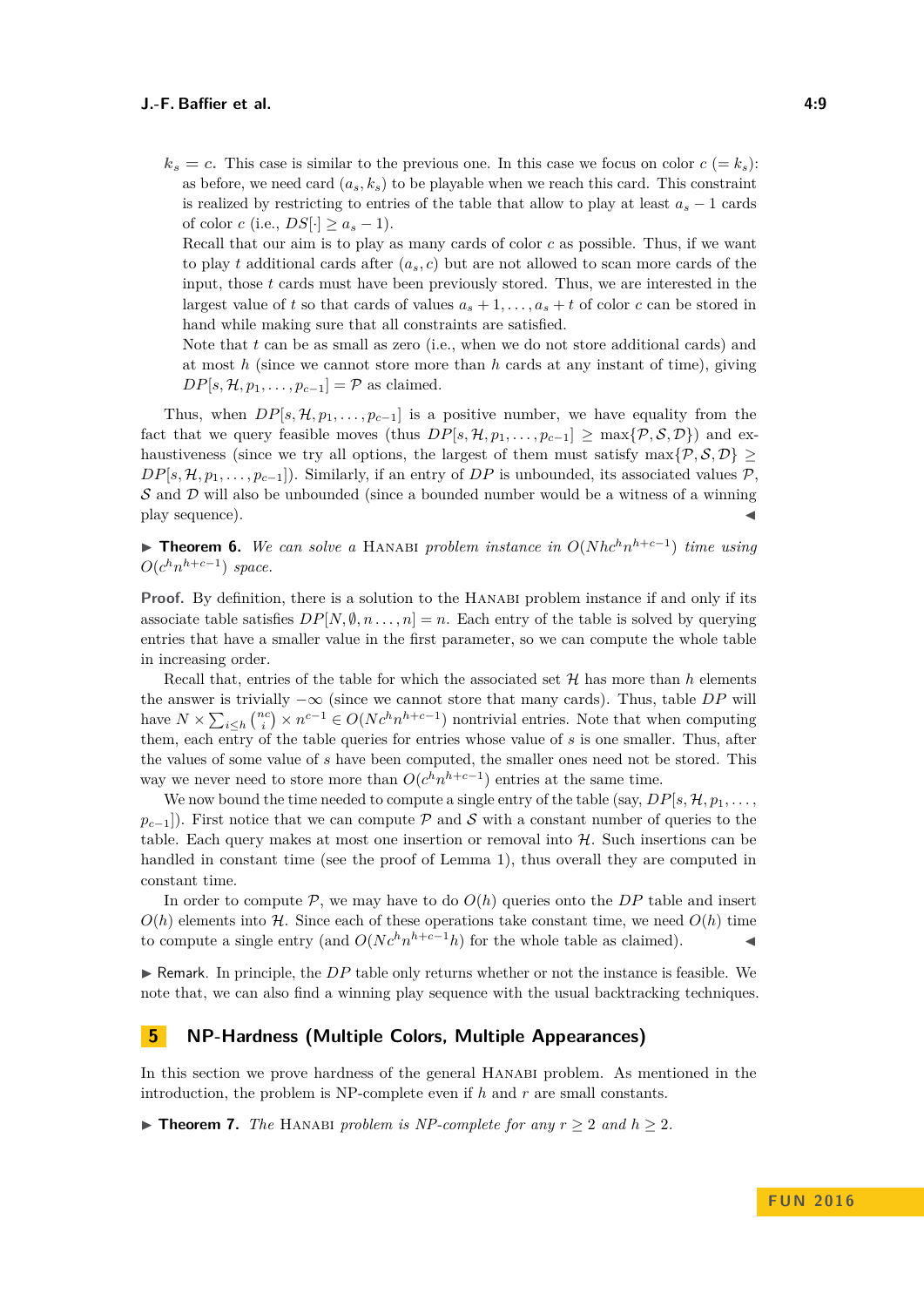#### **4:10 Hanabi is NP-Complete, Even for Cheaters Who Look at Their Cards**

We prove the statement for  $r = 2$ ,  $h = 2$  and then show how to generalize it for larger values of *r* and *h*. Our reduction is from 3-SAT. Given a 3-SAT problem instance with *v* variables  $x_1, \ldots, x_v$  and *m* clauses  $W_1, \ldots, W_m$ , we construct a HANABI sequence  $\sigma$  with  $2v + 1$  colors,  $n = 6m + 2, r = 2, h = 2$  (and thus  $N \leq 2(2v + 1)(6m + 2)$ ).

Before discussing the proof, we provide a birds-eye view of the reduction. The generated sequence will have a variable gadget  $V_i$  for each variable  $x_i$  and a clause gadget  $C_i$  for each clause  $W_i$ .

In the first phase of the game, the *variable assigning phase*, the player scans through the variable gadgets  $V_i, i \leq v$ . The variable gadget  $V_i$  associated to the *i*-th variable will have cards of colors  $2i - 1$  and  $2i$ . After we have scanned through gadget  $V_i$ , the best we can do is play at most 5 cards of one color, and 1 from the other one. We assign a truth value to a variable depending on which of the two colors we played five cards. By repeating this in all variable gadgets we obtain a truth assignment.

In the next phase, the *clause satisfaction* phase, the player scans through the clause gadgets  $C_j$ ,  $j \leq m$ . The clause gadget  $C_j$  corresponding to clause  $W_j$  is constructed in a way that when we scan through it we can play five additional cards (of all colors) if and only if the truth assignment satisfies the clause  $W_j$ . Thus, only when all clauses are satisfied the HANABI instance will have a solution.

As will be shown afterwards, it will be useful to temporarily reduce the amount of cards that can be stored in hand (or even make it zero). This can be enforced with an additional dummy color  $2v + 1$ . Indeed, assume that when scanning a portion  $\lambda$  of the input we want to make sure that hand size is one (for simplicity, we also assume that no card of the dummy color appears in the whole sequence). Then, it suffices to add cards  $(2, 2v + 1)$  and  $(1, 2v + 1)$ before and after  $\lambda$ , respectively. Since card  $(2, 2v + 1)$  appears exactly once, then its unique appearance must be stored until card  $(1, 2v + 1)$  is found. Thus, only one additional card can be stored while scanning *λ*. We call this gadget the *hand reduction gadget*.

Similarly, we can enforce independence between two gadgets by adding cards  $(4, 2\nu +$ 1),  $(5, 2v+1)$ , and  $(3, 2v+1)$  between them. If cards  $(4, 2v+1)$  and  $(5, 2v+1)$  appear exactly once in the sequence, they must be stored until the card  $(3, 2v + 1)$  is scanned (at which point all three cards can be played). Since our hand size is two, this essentially makes sure that no card can be stored between gadgets. Note that this trick can be done arbitrarily many times provided that each time we use higher numbers of the dummy color (and each card appears only once in the whole sequence). We call this operation the *hand dump gadget*. Note that the gadgets are used to simulate a reduction in the hand size, but *h* remains constant. The temporary reduction is created by forcing some cards to be stored during a portion of the play sequence.

Let us first consider the variable assigning phase. We first describe the variable gadget. For any  $i \leq v$ , variable gadget  $V_i$  is defined as the sequence  $V_i = 2, \overline{2}, 1, 3, 4, 5, \overline{1}, \overline{3}, \overline{4}, \overline{5}$ , where overlined values are cards of color 2*i*, whereas the other cards have color 2*i* − 1. The first part of the HANABI problem instance  $\sigma$  simply consists of the concatenation of all gadgets  $V_1, \ldots, V_v$ , adding card  $(2, 2v + 1)$  in the very beginning and card  $(1, 2v + 1)$  in the very end of the sequence, as to form a hand reduction gadget (see Figure [1\)](#page-10-0). We call this sequence  $\sigma_1$ .

<span id="page-9-0"></span>**Lemma 8.** *There is no valid play sequence of*  $\sigma_1$  *that can play cards of value* 2 *of colors*  $2i - 1$ ,  $2i$  *and the dummy color*  $2v + 1$ *. This statement holds for all*  $i \leq v$ *.* 

**Proof.** Assume, for the sake of contradiction, that there exists some  $i \leq v$  and a sequence of plays for which we can play the three cards. In order to play card  $(2, 2\nu + 1)$  we need to store it in the very beginning of the game enforcing the hand reduction gadget for the duration of the variable assigning phase, thus temporarily reducing the hand-size to one.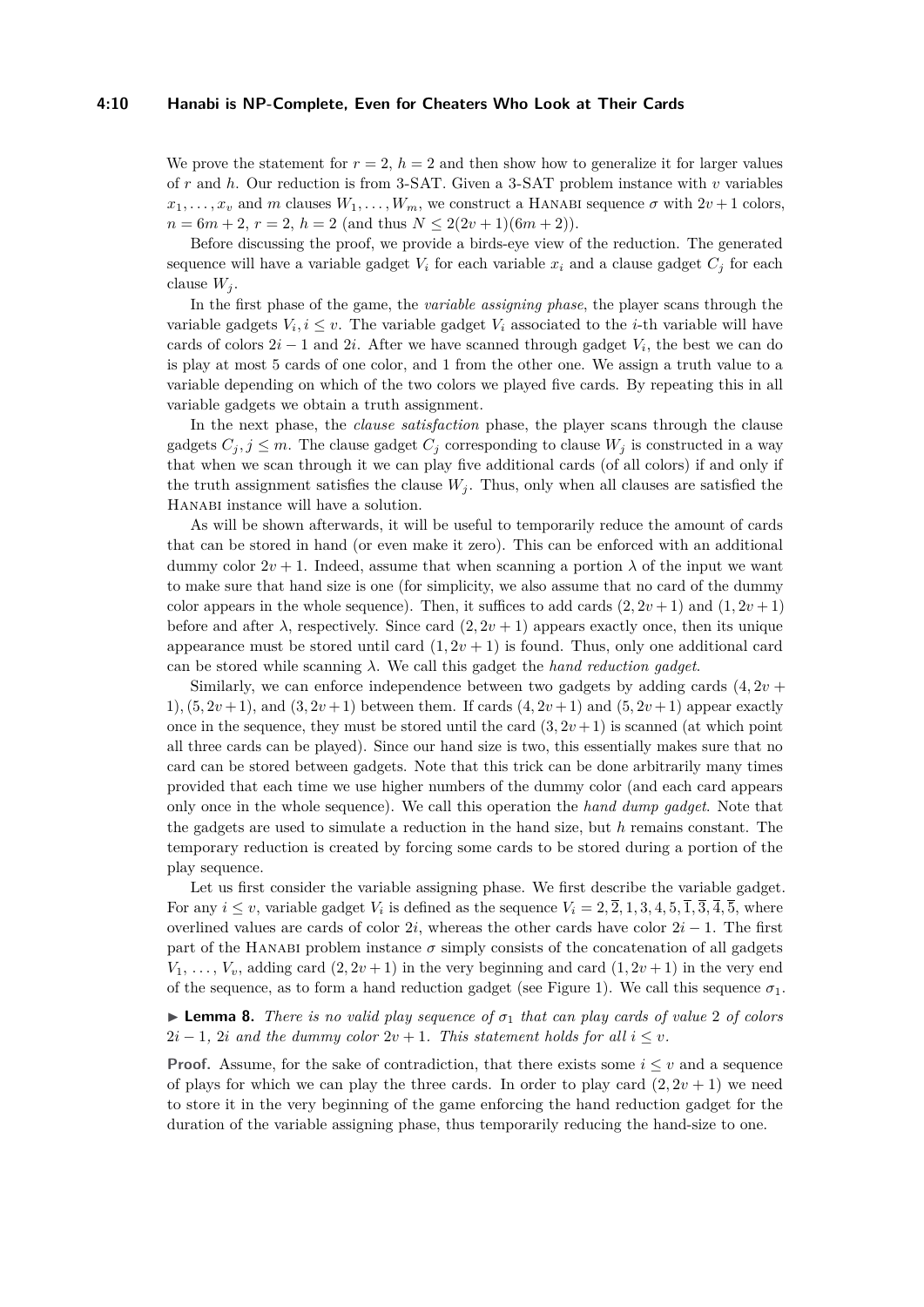$2\quad 2\; 2\; 1\; 3\; 4\; 5\; 1\; 3\; 4\; 5 \quad 2\; 2\; 1\; 3\; 4\; 5\; 1\; 3\; 4\; 5 \quad 2\; 2\; 1\; 3\; 4\; 5\; 1\; 3\; 4\; 5 \qquad 1$ d 1 2 1 1 1 1 2 2 2 2 3 4 3 3 3 3 4 4 4 4 5 6 5 5 5 5 6 6 6 6 d

<span id="page-10-0"></span>**Figure 1** Sequence *σ*<sup>1</sup> for a SAT instance with three variables. The upper row represents the numbers of the cards whereas the lower one represents the color of each card. Note that the dummy cards to reduce hand size are also added (color "d" stands for dummy color).

Further notice that each card appears exactly once in  $\sigma_1$  (that is, the multiplicity of this part is equal to 1), and that the cards of color  $2i - 1$  and  $2i$  only appear in gadget  $V_i$ . More importantly, the value 2 in both colors appears before the value 1 in the respective colors. In particular, both must be stored before they are played. However, this is impossible, since we have decreased the hand size through the hand reduction gadget.

From now on, for simplicity in the description, we only consider play sequences that play all the cards in the dummy color (recall that these cards appear exactly once. If any of them is not played the resulting sequence of moves cannot be completed). Similarly, we assume cards are played as soon as possible. In particular, if the card that is currently being scanned is playable, then it will be immediately played. We can make this assumption because holding it in hand is never beneficial. We call these two conditions the *smart play* assumption.

Thus, the best we can do after scanning through all variable gadgets is to play five cards of either color 2*i* − 1 or 2*i* (and only one card of the other color). This choice is independent for all  $i \leq v$ , hence we associate a truth assignment to a play sequence as follows: we say that variable  $x_i$  is set to *true* if, after  $\sigma_1$  has been scanned, the card  $(5, 2i - 1)$  has been played, false if  $(5, 2i)$  has been played. For well-definement purposes, if neither  $(5, 2i - 1)$  or (5*,* 2*i*) we simply consider the variable as *unassigned* (and say that an unassigned variable never satisfies a clause). This definition is just used for definement purposes since, as we will see later, no variable will be unassigned in a play sequence that plays all cards.

Let us now move on to the clause satisfaction phase by first describing the clause gadget  $C_i$  for clause  $W_i$ . We associate three colors to a clause. Specifically, we associate  $W_i$  with color  $2i - 1$  if  $x_i$  appears positive in  $W_j$ . If  $x_i$  appears in negated form, we associate  $W_j$ with color 2*i* instead. Since each clause contains three literals, it will be associated to three distinct colors.

Let  $o_j = 5(j - 1)$ . Intuitively speaking,  $o_j$  indicates how many cards of each color can be played (we call this the *offset*). Our invariant is that for all  $i \leq v$  and  $j \leq m$ , before scanning through the clause gadget associated to  $W_j$ , there is a play sequence that plays up to  $o_j + 1$ cards in color  $2i - 1$  and  $o_j + 5$  in color  $2i$  (or the reverse) and no play sequence can exceed those values in any color. Observe that the invariant is satisfied for  $j = 1$  by Lemma [8.](#page-9-0)

The clause gadget  $C_j$  is defined as follows: we first add the sequence  $o_j + 6, o_j + 6$  $7, o_j + 8, o_j + 9, o_j + 10$  for the three colors associated to  $W_j$ . Then we append the sequence  $o_j + 5$ ,  $o_j + 6$ ,  $o_j + 7$ ,  $o_j + 8$ ,  $o_j + 9$ ,  $o_j + 10$ ,  $o_j + 2$ ,  $o_j + 3$ ,  $o_j + 4$  in all other colors (except the dummy color). After this we add three cards of the dummy color forming a hand dump gadget. Finally, we add the sequence  $o_j + 3$ ,  $\overline{o_j + 3}$ ,  $\overline{o_j + 3}$ ,  $o_j + 2$ ,  $o_j + 4$ ,  $o_j + 5$ ,  $o_j + 6$ ,  $\overline{o_j + 2}$ ,  $\overline{o_j + 4}$ ,  $\overline{o_j + 5}$ ,  $\overline{o_j + 6}$ ,  $\overline{o_j+2}, \overline{o_j+4}, \overline{o_j+5}, \overline{o_j+6}$  in the three colors associated to *W<sub>j</sub>* (as before, the single and double overline on the numbers is used to distinguish between the three colors). See Figure [2.](#page-11-0)

Let  $\sigma_2$  be the result of concatenating all clause gadgets in order, where before each  $C_i$  we add three cards of the dummy color forming a hand dump gadget so as to make sure that no card from one gadget can be saved to the next one (see Figure [3\)](#page-11-1). Further let  $\sigma' = \sigma_1 \circ \sigma_2$ .

We must show that, when scanning a clause gadget that is satisfied, we can play five cards of all colors. We start by showing that this is possible for the easy colors (i.e., colors for which we played five cards in  $\sigma_1$  or those that are not associated to  $W_i$ ).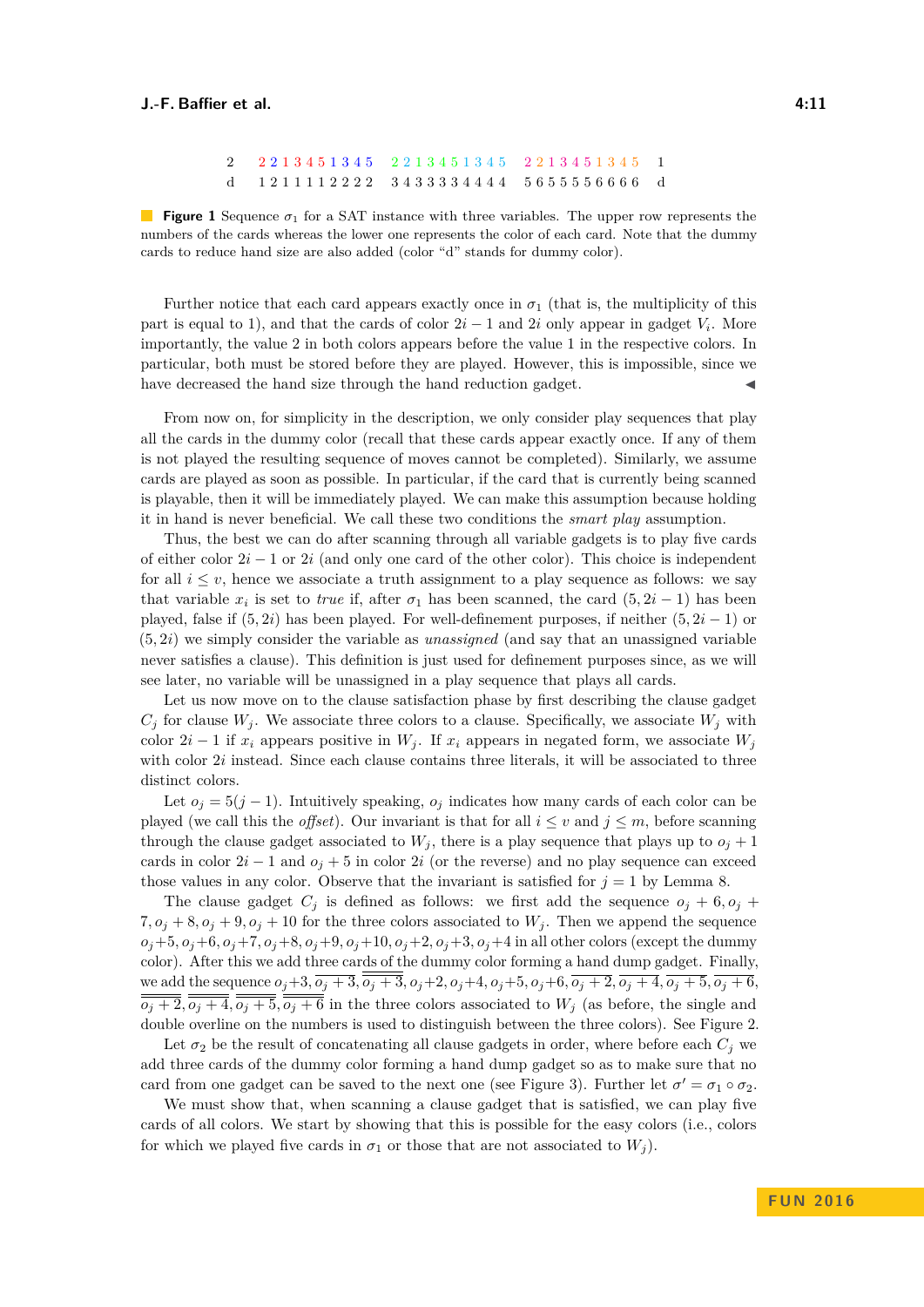<span id="page-11-0"></span>

|                |                                   |                                        | $C_1$                   |            |                |                |                |
|----------------|-----------------------------------|----------------------------------------|-------------------------|------------|----------------|----------------|----------------|
| 453            | 678910                            | 5678910234                             | 786                     | 333        | 2456           | 2456           | 2456           |
| ddd            | $1.4$ , and $5$                   | 2, 3, and 6                            | d d d<br>C <sub>2</sub> | 145        | 1111           | 4444           | 5555           |
|                |                                   |                                        |                         |            |                |                |                |
| 10 11 9<br>ddd | 11 12 13 14 15<br>$1.3$ , and $6$ | 10 11 12 13 14 15 7 8 9<br>2, 4, and 5 | 13 14 12<br>d d d       | 888<br>136 | 791011<br>1111 | 791011<br>3333 | 791011<br>6666 |

**Figure 2** Sequence  $\sigma_2$  for a SAT instance with three variables  $x_1, x_2, x_3$  and two clauses  $W_1 =$  $(x_1 \vee \neg x_2 \vee x_3)$ ,  $W_2 = (x_1 \vee x_2 \vee \neg x_3)$ . Colors 1, 4, 5 are associated to  $W_1$  and colors 1, 3, 6 are associated to  $W_2$ . The upper row represents the numbers of the cards whereas the lower one the color of each card. Note that the dummy cards to obtain independence between/inside gadgets are also added (color "d" stands for dummy color).

<span id="page-11-1"></span> $\sigma_1$  4 5 3  $C_1$  10 11 9  $C_2$  ...  $6m-2$   $6m-1$   $6m-3$   $C_m$ 

**Figure 3** Overall picture of the reduction. All cards depicted have dummy color (and are only used to obtain independence between gadgets).

<span id="page-11-2"></span>► **Lemma 9.** Let  $k \leq 2v$  be a color for which before processing clause gadget  $C_j$  we have *played up to*  $o_j + 5$  *cards of color k* (for some  $j \leq m$ ) or a color not associated to  $W_j$  for *which we have played up to*  $o_j + 1$  *cards of color k. Then, we can play up to five more cards of color*  $k$  *when processing the clause gadget*  $C_j$ *. Moreover no play sequence can play more than five cards of that color.*

**Proof.** Recall that there are hand dumps between different gadgets. Thus, any cards that is played while processing  $C_j$  must appear in  $C_j$ .

The case in which we played up to the value  $o_j + 5$  of a color is easy, since  $C_j$  contains the sequence  $o_j + 6$ ,  $o_j + 7$ ,  $o_j + 8$ ,  $o_j + 9$ ,  $o_j + 10$  in consecutive fashion in all colors. Thus, the five cards can be played without having to store anything in hand. Also note that a sixth card cannot be played since  $o_j + 11$  is not present in any color in  $C_j$ .

The case in which we played up to  $o_j + 1$  of a color not associated to  $W_j$  is similar. In this case, the cards of color *k* appear in the following order:  $o_j + 5$ ,  $o_j + 6$ ,  $o_j + 7$ ,  $o_j + 8$ ,  $o_j + 7$  $9, o_j + 10, o_j + 2, o_j + 3, o_j + 4$ . It is straightforward to verify that if we are only allowed to store two cards we can play at most five cards.

The remaining case is that a color *k* is associated to  $W_j$  and only  $o_j + 1$  cards have been played. Recall that, by the way in which we associated variable assignments and play sequences, this corresponds to the case that the assignment of variable  $x_{k/2}$  does not satisfy the clause  $W_j$ . We now show that five cards of color  $k$  will be playable if and only if at least one of the other two variables satisfies the clause.

<span id="page-11-3"></span>▶ **Lemma 10.** Let  $C_j$  be the clause gadget associated to  $W_j$  (for some  $j \leq m$ ). We can play *five cards in each of the three colors associated to W<sup>j</sup> if and only if we have played card of value*  $o_j + 2$  *in at least one of the three associated colors before*  $W_j$  *is processed. Moreover, we can never play more than five cards in the three colors associated to*  $W_i$ .

**Proof.** The proof is similar to the Lemma [9.](#page-11-2) By construction of our gadget, we first find the sequence  $o_j + 6$ ,  $o_j + 7$ ,  $o_j + 8$ ,  $o_j + 9$ ,  $o_j + 10$  in all three colors associated to  $W_j$ . These cards are unplayable if we have only played up to  $o_j + 1$ , so the best we can do is to store them. However, before we find the smaller numbers of the same color, there is a hand dump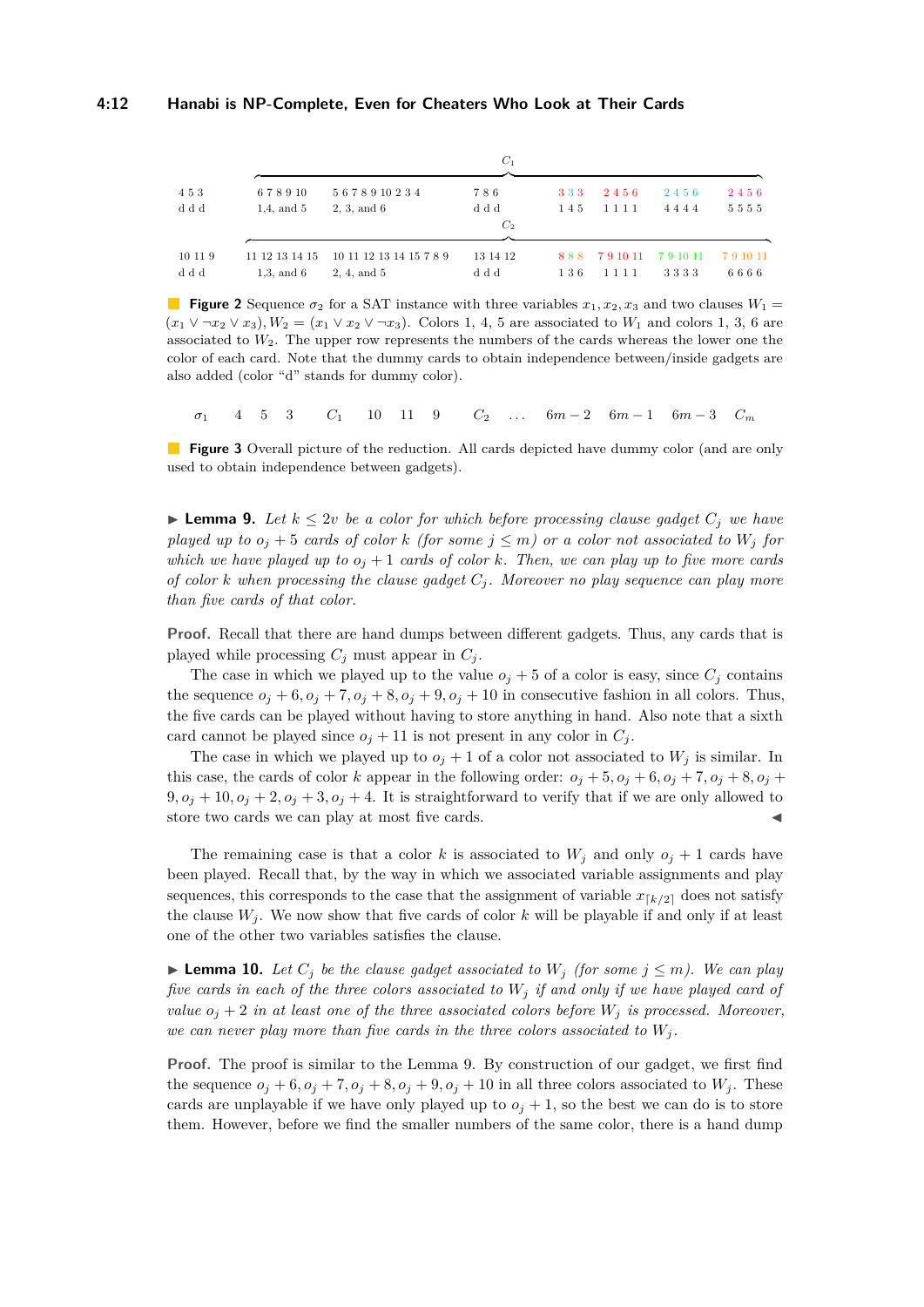gadget. Thus none of these cards will be playable for colors in which, before  $C_i$  is processed, we have only played cards of value at most  $o_j + 1$ .

The only other cards of the associated color that are present in the gadget form the sequence  $o_j + 3$ ,  $\overline{o_j + 3}$ ,  $\overline{o_j + 3}$ ,  $o_j + 2$ ,  $o_j + 4$ ,  $o_j + 5$ ,  $o_j + 6$ ,  $\overline{o_j + 2}$ ,  $\overline{o_j + 4}$ ,  $\overline{o_j + 5}$ ,  $\overline{o_j + 6}$ ,  $\overline{o_j+2}$ ,  $\overline{o_j+4}$ ,  $\overline{o_j+5}$ ,  $\overline{o_j+6}$ . Again, because of the hand dump gadget before and after this sequence, no other cards can be played.

Consider the case in which we have played only up to  $o_j + 1$  of the three colors before processing  $C_j$  (or equivalently, the variable assignment does not satisfy clause  $W_j$ ). The first three cards we find have the number  $o_j + 3$  in the three colors. None is currently playable, thus ideally we would like to store them. Due to the limitations on our hand size, we can only store two of the three cards. In particular, from the color whose card  $o_j + 3$  was discarded we will only be able to play one card. Note that for this situation to happen it is crucial that in none of the three colors we have played up to card  $o_j + 5$ . When this condition is not satisfied in at least one color we can make sure that five cards in all colors are played.  $\blacktriangleleft$ 

From the above results we know that by the time we scan through  $\sigma'$  we can play at least up to value  $o_m + 6$  (in half of the colors we can play up to value  $o_m + 10$ ) if and only if the variable assignment created during the variable assignment phase satisfied all clauses. For the dummy color, we used one hand size reduction gadget and two hand dump gadgets per clause, thus  $6m + 2$  cards will have been played. We pad  $\sigma'$  with values  $o_m + 6$  to  $6m + 2$  in increasing order in all colors (except the dummy color). Let  $\sigma$  be the resulting sequence.

**Figure 11.** *There is a valid solution of* HANABI *for*  $\sigma$  *and*  $h = 2$  *if and only if the associated problem instance of* 3-SAT *is satisfiable.*

**Proof.** If the associated problem instance of 3-SAT is satisfiable, there exists a truth assignment satisfying all clauses, by Lemmas [8,](#page-9-0) [9](#page-11-2) and [10,](#page-11-3) we can play all colors up to the card  $6m + 2$  from  $\sigma$ . If the associated problem instance of 3-SAT is not satisfiable, for any truth assignment, there exists one or more clauses that are not satisfied. Let *j* be the index of the first clause that is not satisfied by the truth assignment. By Lemma [10,](#page-11-3) we will not be able to play card  $o_j + 3$  in one of the three colors associated to  $C_j$ . Since the smallest number of the next gadgets is  $o_j + 7$ , no more cards can be played in that color. In particular, there cannot be a solution for this HANABI problem instance.

The above reduction can be easily constructed in polynomial time. Further note that the reduction works for  $r = 2$  and  $h = 2$ . If we want to have exactly r copies, it suffices to place next to the first appearance of each card  $r - 1$  or  $r - 2$  cards identical to it, so that we end up having a number of consecutive copies of each card of which only one will be useful. On the other hand, if  $h > 2$  we can use a hand reduction gadget to reduce the hand size to exactly 2 for the interval in which  $\sigma$  is processed. This completes the proof of Theorem [7.](#page-8-1)

## **6 Conclusions**

In this paper, we studied the complexity of a single player version of Hanabi, but the hardness also extends for the case in which we have *p* players. With more than one player the *give a hint* action allows a player to pass (i.e., neither draw nor discard). Thus, if we have enough hints (say, at least  $pN$ ), the game with  $p$  players each with a hand size of  $h$  is equivalent to a game with a single player and hand size *ph*.

Even though our model is a bit far from the original game, it uncovers the importance of hand management. This was an aspect of the game that had been overlooked in previous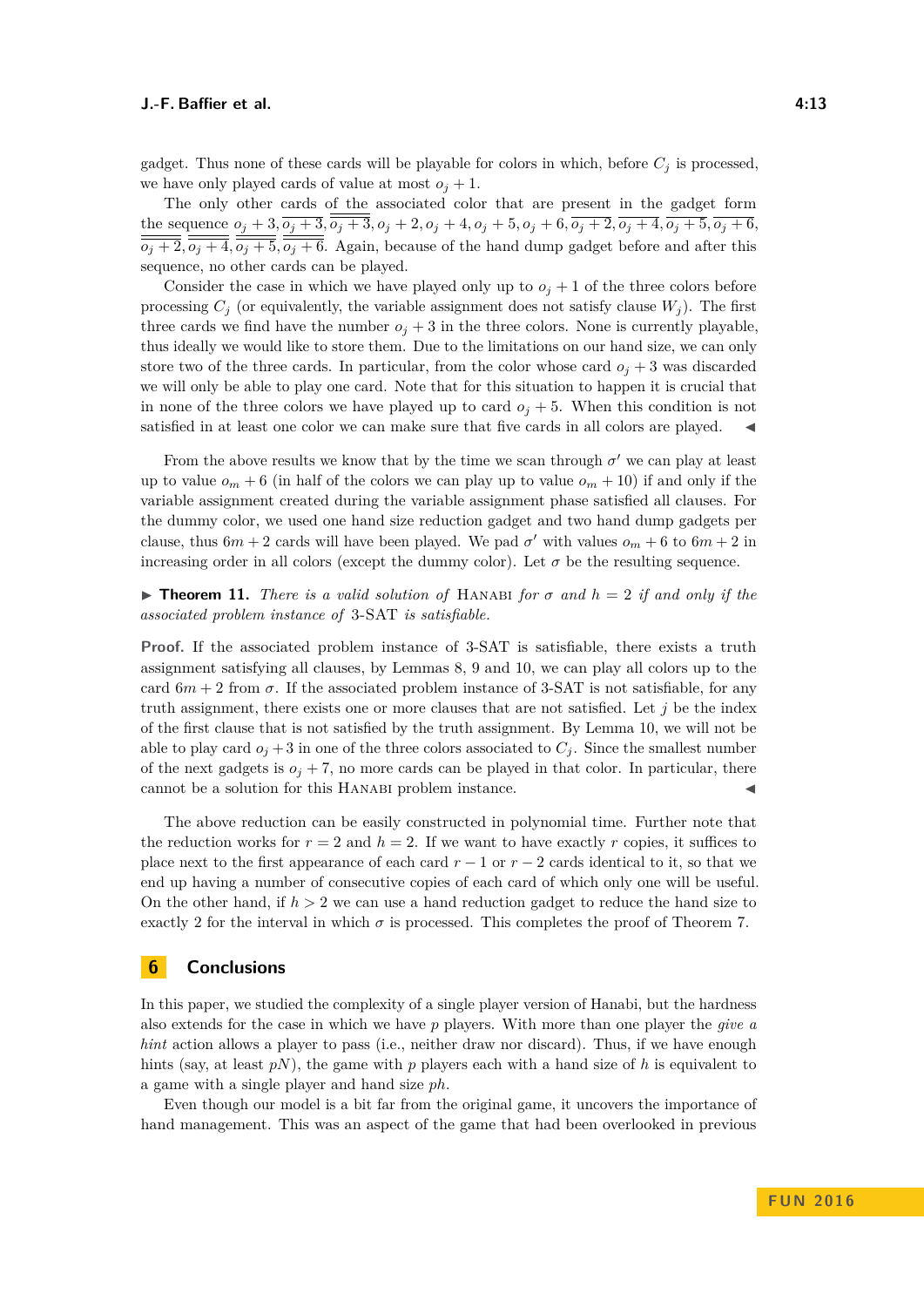#### **4:14 Hanabi is NP-Complete, Even for Cheaters Who Look at Their Cards**

studies of the game. We hope that the ideas presented in this paper will help towards the design of strategies that are useful for this interesting game and that perform better than the currently existing ones.

Several questions regarding the complexity of the game remain unanswered. For example, is the game still NP-complete if we bound the number of colors instead of the hand-size? Also, can we obtain linear-time algorithms for the case where *h* and *c* are small constants (for example when  $h = 1$  and/or  $c = 2$ ? Furthermore, as the problem is very rich in parameters, it would be fruitful to study it from a parameterized complexity point of view.

#### **References**

- <span id="page-13-7"></span>**1** Antoine Bauza. Hanabi. <http://www.antoinebauza.fr/?tag=hanabi>.
- <span id="page-13-8"></span>**2** BoardGameGeek. <https://boardgamegeek.com/boardgame/98778/hanabi>.
- <span id="page-13-12"></span>**3** Alex Churchill. Magic: The gathering is Turing complete. Unpublished manuscript available at <http://www.toothycat.net/~hologram/Turing/index.html>.
- <span id="page-13-14"></span>**4** Christopher Cox, Jessica De Silva, Philip Deorsey, Franklin H. J. Kenter, Troy Retter, and Josh Tobin. How to make the perfect fireworks display: Two strategies for Hanabi. *Mathematics Magazine*, 88(5):323–336, 2015.
- <span id="page-13-11"></span>**5** Erik D. Demaine. Personal communication.
- <span id="page-13-0"></span>**6** Erik D. Demaine. Playing games with algorithms: Algorithmic combinatorial game theory. *CoRR*, cs.CC/0106019v2, 2008.
- <span id="page-13-4"></span>**7** Erik D. Demaine, Martin L. Demaine, Nicholas J. A. Harvey, Ryuhei Uehara, Takeaki Uno, and Yushi Uno. UNO is hard, even for a single player. *Theor. Comp. Sci.*, 521:51–61, 2014.
- <span id="page-13-3"></span>**8** Spiel des Jahres award. <http://www.spieldesjahres.de/en/hanabi>.
- <span id="page-13-9"></span>**9** Aviezri S. Fraenkel and David Lichtenstein. Computing a perfect strategy for n x n chess requires time exponential in n. *J. Comb. Theory, Ser. A*, 31(2):199–214, 1981.
- <span id="page-13-1"></span>**10** Martin Gardner. *Mathematical Games: The Entire Collection of His Scientific American Columns*. The Mathematical Association of America, 2005.
- <span id="page-13-2"></span>**11** Robert Hearn and Erik D. Demaine. *Games, Puzzles, and Computation*. A. K. Peters, 2009.
- <span id="page-13-5"></span>**12** Michael Lampis and Valia Mitsou. The computational complexity of the game of set and its theoretical applications. In 11*th Latin American Symposium*, pages 24–34. Springer, 2014.
- <span id="page-13-10"></span>**13** Kenichiro Nakai and Yasuhiko Takenaga. NP-completeness of pandemic. *JIP*, 20(3):723– 726, 2012.
- <span id="page-13-13"></span>**14** Hirotaka Osawa. Solving Hanabi: Estimating hands by opponent's actions in cooperative game with incomplete information. In *AAAI workshop: Computer Poker and Imperfect Information*, pages 37–43, 2015.

# <span id="page-13-6"></span>**A The Rules of Hanabi**

In this appendix we introduce the official rules of Hanabi [\[1\]](#page-13-7).

### **Game Material**

50 fireworks cards in five colors (red, yellow, green, blue, white):

- $\blacksquare$  10 cards per color with the values 1, 1, 1, 2, 2, 3, 3, 4, 4, 5,
- 5 colorful fireworks cards with values of 1, 2, 3, 4, 5, m.
- $\blacksquare$  8 Clock (Note) tokens (+ 1 spare),
- $\sim$ 3 Storm (Fuse) tokens.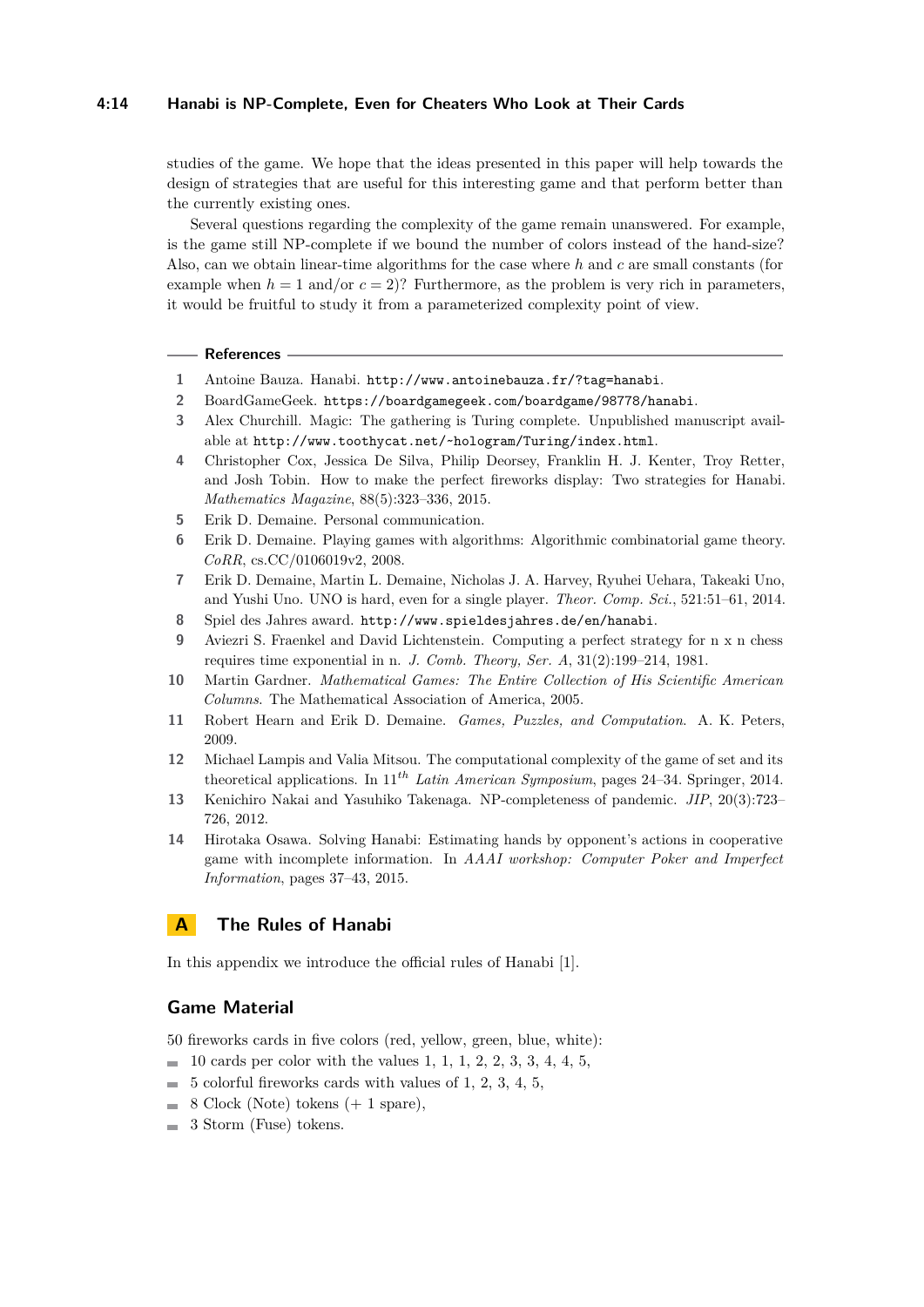# **Aim of the Game**

Hanabi is a cooperative game, meaning all players play together as a team. The players have to play the fireworks cards sorted by colors and numbers. However, they cannot see their own hand cards, and so everyone needs the advice of his fellow players. The more cards the players play correctly, the more points they receive when the game ends.

# **The Game**

The oldest player is appointed first player and sets the tokens in the play area. The eight Clock tokens are placed white-side-up. The three Storm tokens are placed lightning-side-down.

Now the fireworks cards are shuffled. Depending on the number of players involved, each player receives the following hand:

- $\blacksquare$  With 2 or 3 players: 5 cards in hand,
- $\blacksquare$  With 4 or 5 players: 4 cards in hand.

*Important:* For the basic game, the colorful fireworks cards and the spare Clock token(s) are not needed. They only come in to use for the advanced game.

*Important:* Unlike other card games, players may not see their own hand! The players take their hand cards so that the back is facing the player. The fronts can only be seen by the other players. The remaining cards are placed face down in the draw pile in the middle of the table. The first player starts.

### **Game Play**

Play proceeds clockwise. On a player's turn, he must perform exactly one of the following:

- **A.** Give a hint or
- **B.** Discard a card or
- **C.** Play a card.

The player has to choose an action. A player may not pass!

*Important:* Players are not allowed to give hints or suggestions on other players' turns!

# **A. Give a hint**

To give a hint one Clock token must be flipped from its white side to its black side. If there are no Clock tokens white-side-up then a player may not choose the Give a hint action. Now the player gives a teammate a hint. He has one of two options:

- **1. Color Hint.** The player chooses a color and indicates to his/her teammate which of their hand cards match the chosen color by pointing at the cards. *Important:* The player must indicate all cards of that color in their teammate's hand! Example: "You have two yellow cards, here and here." Indicating that a player has no cards of a particular color is allowed! Example: "You have no blue cards."
- **2. Value Hint.** The player chooses a number value and gives a teammate a hint in the exact same fashion as a Color Hint. Example: "You have a 5, here." Example: "You have no Twos."

## **B. Discard a card**

To discard a card one Clock token must be flipped from its black side to its white side. If there are no Clock tokens black-side-up then a player may not choose the Discard a card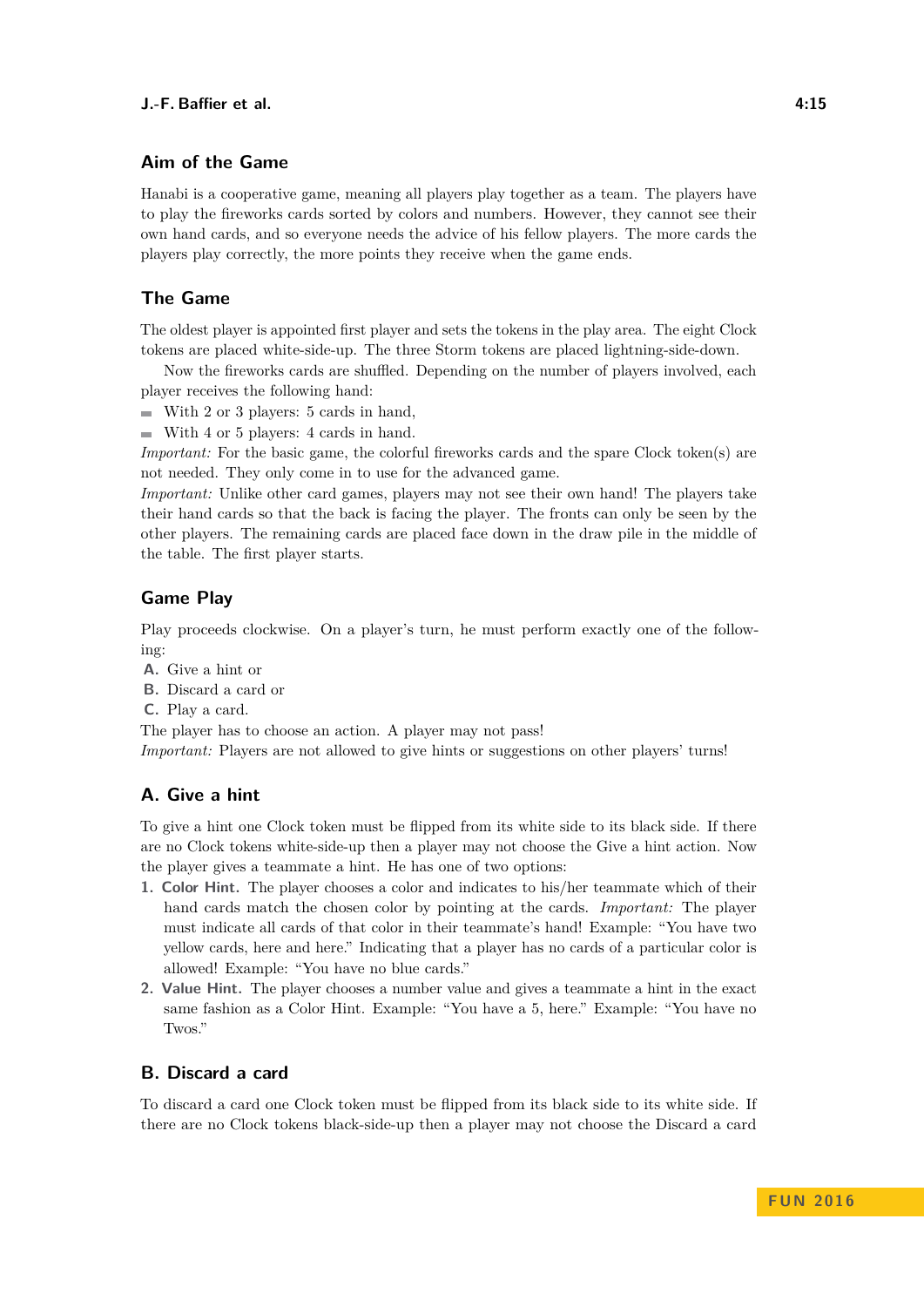## **4:16 Hanabi is NP-Complete, Even for Cheaters Who Look at Their Cards**

action. Now the player discards one card from their hand (without looking at the fronts of their hand cards) and discards it face-up in the discard pile near the draw deck. The player then draws another card into their hand in the same fashion as their original card hands, never looking at the front.

# **C. Play a card**

By playing out cards the fireworks are created in the middle of the table. The player takes one card from his hand and places it face up in the middle of the table. Two things can happen:

- **1. The card can be played correctly.** The player places the card face up so that it extends a current firework or starts a new firework.
- **2. The card cannot be played correctly.** The gods are angry with this error and send a flash from the sky. The player turns a Storm tile lightning-side-up. The incorrect card is discarded to the discard pile near the draw deck.

In either case, the player then draws another card into their hand in the same fashion as their original card hands, never looking at the front.

# **The Fireworks**

The fireworks will be in the middle of the table and are designed in five different colors. For each color an ascending series with numerical values from 1 to 5 is formed. A firework must start with the number 1 and each card played to a firework must increment the previously played card by one. A firework may not contain more than one card of each value.

### **Bonus**

When a player completes a firework by correctly playing a 5 card then the players receive a bonus. One Clock token is turned from black side to white side up. If all tokens are already white-side-up then no bonus is received. Play then passes to the next player (clockwise).

# **Ending the Game**

The game can end in three ways:

- **1.** The third Storm token is turned lightning-side-up. The gods deliver their wrath in the form of a storm that puts an end to the fireworks. The game ends immediately, and the players earn zero points.
- **2.** The players complete all five fireworks correctly. The game ends immediately, and the players celebrate their spectacular victory with the maximum score of 25 points.
- **3.** If a player draws the last card from the draw deck, the game is almost over. Each player—Including the player who drew the last card—gets one last turn. Note: Cards cannot be drawn in this last round.

Finally, the fireworks will be counted. For this, each firework earns the players a score equal to the highest value card in its color series. The quality of the fireworks display according to the rating scale of the "International Association of Pyrotechnics" is:

- $\blacksquare$  0–5: Oh dear! The crowd booed.
- $\equiv$  6–10: Poor! Hardly applaused.
- $\blacksquare$  11–15: OK! The viewers have seen better.
- $\blacksquare$  16–20: Good! The audience is pleased.
- $\equiv$  21–24: Very good! The audience is enthusiastic!
- $\blacksquare$  25: Legendary! The audience will never forget this show!